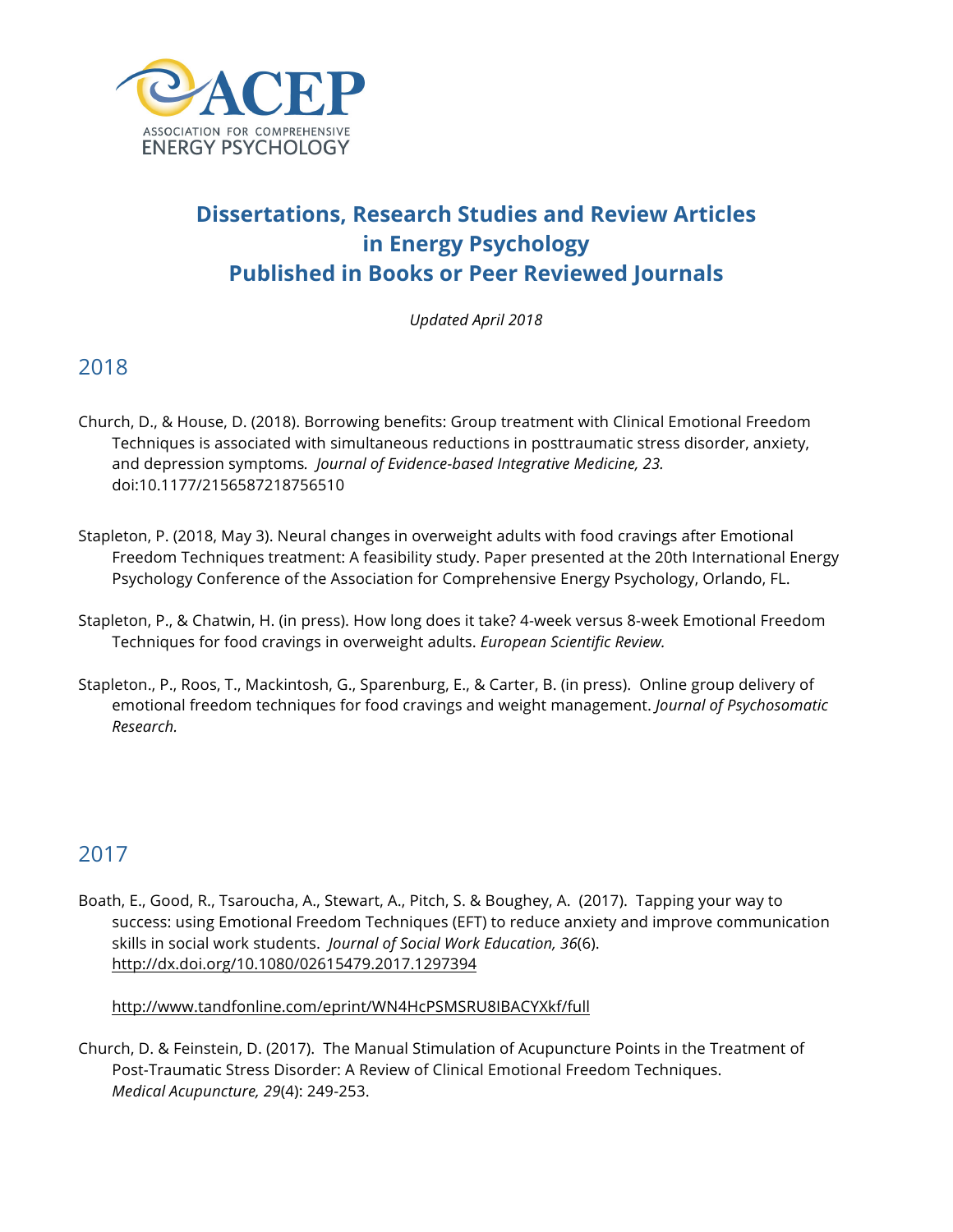- Church, D., Stapleton, P., & Banton, S. (2017). Naturally Thin You: Weight Loss and Psychological Symptoms after a Six Week Online Clinical EFT (Emotional Freedom Techniques) Course. *EXPLORE, The Journal of Science and Healing.* doi:10.1016/j.explore.2017.10.009. [Epub ahead of print]
- Church, D., Stern, S., Boath, E., Stewart, A. Feinstein, D. & Clond, M. (2017). Emotional Freedom Techniques to treat Posttraumatic Stress Disorder in Veterans: Review of the evidence, survey of practitioners and proposed clinical guidelines. *Permanente Journal, 21*. doi: 10.7812/TPP/16-100. https://www.ncbi.nlm.nih.gov/pubmed/28678690
- Drewry, D. (2017). Central nervous system apnea can be caused by traumatizing events, and it can be resolved. *International Journal of Healing and Caring, 17*(1).
- Gaesser, A. H. and Karan, O. C. (2017). A randomized controlled comparison of Emotional Freedom Technique and Cognitive-Behavioral Therapy to reduce adolescent anxiety: A pilot study. *J Alt Comp Medicine 23*(2), 102-08. doi:10.1089/acm.2015.0316.
- Hope, Terrie. The Effects of Access Bars on Anxiety and Depression: A Pilot Study. *Energy Psychology Journal, 9*(2). doi 10.9769/EPJ.2017.9.2.TH
- Irgens, A. et al. (2017). Thought Field Therapy Compared to Cognitive Behavioral Therapy and Wait-List for Agoraphobia: A Randomized, Controlled Study with a 12-Month Follow-up. *Front. Psychol.,* https://doi.org/10.3389/fpsyg.2017.01027
- Kalla, M., Simmons, M., Robinson, A., & Stapleton, P. (2017). Emotional Freedom Techniques (EFT) as a practice for supporting chronic disease healthcare: A practitioners' perspective. *Disability Rehabilitation. 27,* 1-9. doi:10.1080/09638288.2017.1306125. [Epub ahead of print]
- Leskowitz, E. (2017). Integrative Medicine for Military Injuries: Special Issue of Medical Acupuncture. *Medical Acupuncture, 29*(4). Doi: 10.1089/acu.2017.29058.1es
- Minewiser, L. (2017). Six Sessions of Emotional Freedom Techniques Remediate One Veteran's Combat-Related Post-Traumatic Stress Disorder. *Medical Acupuncture, 29*(4): 249-253.
- Saleh, B., Tiscione, M., & Freedom, J. (2017). The effect of Emotional Freedom Techniques on patients with dental anxiety: A pilot study. *Energy Psychology Journal, 9(*1). doi 10.9769/EPJ.2017.9.1.BS
- Stapleton, P. & Chatwin, H. (2017). Determining highly desirable traits of an effective Emotional Freedom Techniques practitioner: A Delphi Study. *Energy Psychology Journal, 9*(2). doi:10.9769/EPJ.2017.9.2.PS
- Stapleton, P.B., Mackay., E., Chatwin, H., Murphy, D., Porter, B., Thibault, S., Sheldon, T. & Pidgeon, A.M. (2017). Effectiveness of a School-Based Emotional Freedom Techniques Intervention for Promoting Student Wellbeing. *Adolescent Psychiatry*, accepted 6th June 2017.
- Stapleton, P., Bannatyne, A., Chatwin, H., Urzi, K-C, Porter, B. & Sheldon, T. (2017). Secondary psychological outcomes in a controlled trial of Emotional Freedom Techniques and cognitive behaviour therapy in the treatment of food cravings. *Complementary Therapies in Clinical Practice, 28*, 136-45. https://doi.org/10.1016/j.ctcp.2017.06.004
- EP Research Bibliography | Association for Comprehensive Energy Psychology Energypsych.org 2 Sebastian, B., & Nelms, J. (2017). The effectiveness of Emotional Freedom Techniques in the treatment of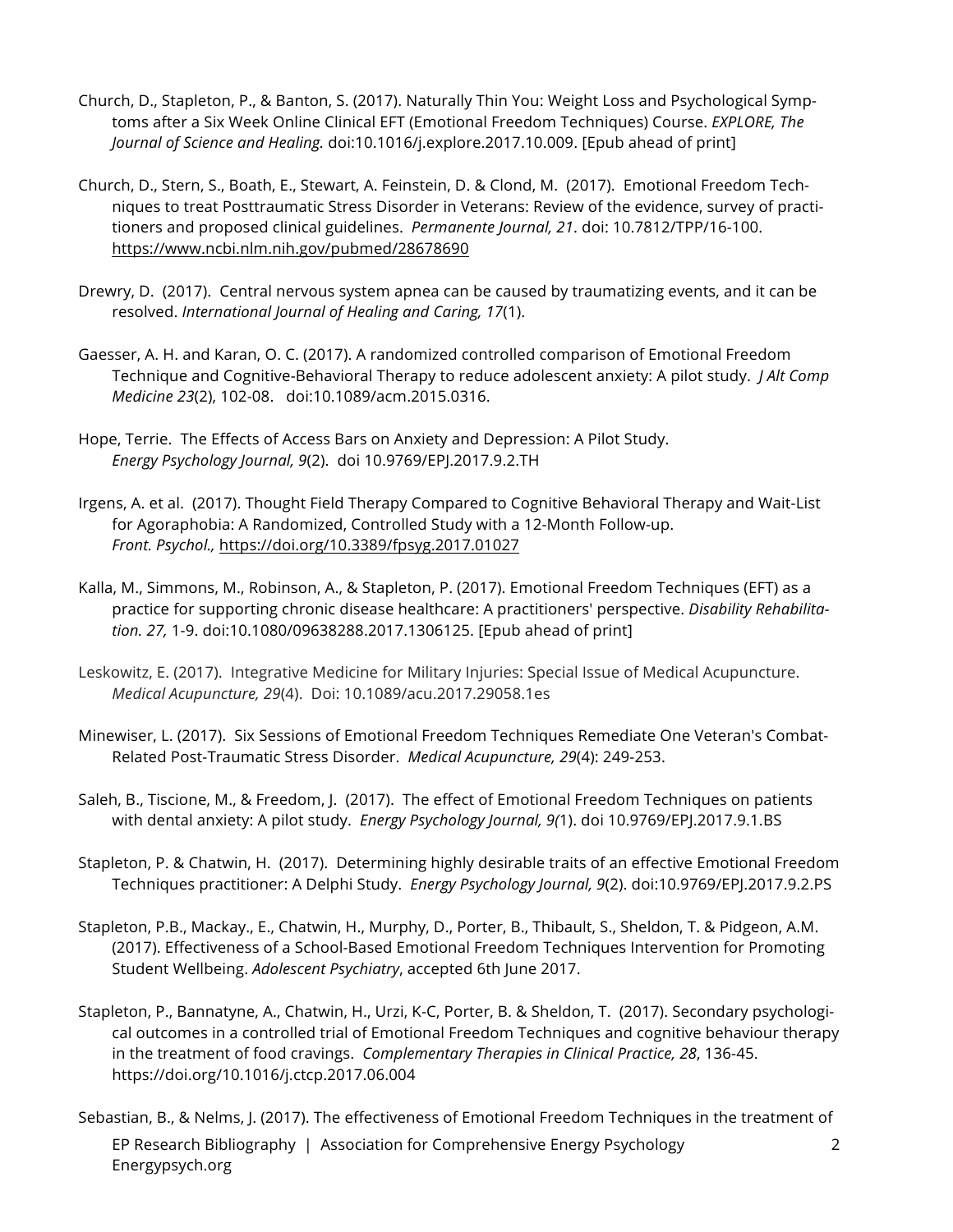posttraumatic stress disorder: A meta-analysis. *Explore: The Journal of Science and Healing, 13*(1), 16- 25. http://dx.doi.org/10.1016/j.explore.2016.10.001

Thomas, R., Cutinho, S. & Aranha, D. (2017). Emotional Freedom Techniques (EFT) Reduces Anxiety among Women Undergoing Surgery. *Energy Psychology Journal, 9(*1). doi: 10.9769/EPJ.2017.9.1.RT

- Benor, Daniel. Rossiter-Thornton, John. and Toussaint, Loren. (2016). A Randomized, Controlled Trial of Wholistic Hybrid Derived from Eye Movement Desensitization and Reprocessing and Emotional Freedom Technique (WHEE) for Self-Treatment of Pain, Depression, and Anxiety in Chronic Pain Patients. *J Evidence-Based Complementary & Alternative Medicine*. DOI: 10.1177/2156587216659400
- Chatwin, H., Stapleton, P.B., Porter, B., Devine, S., & Sheldon, T. (2016). The Effectiveness of Cognitive-Behavioural Therapy and Emotional Freedom Techniques in Reducing Depression and Anxiety among Adult: A Pilot Trial. *Integrative Medicine*, in press.
- Church, D., Sparks, T., & Clond, M. (2016). EFT (Emotional Freedom Techniques) and resiliency in veterans at risk for PTSD: A randomized controlled trial. *Explore: The Journal of Science and Healing, 12*(5), 355- 365.
- Church, D., Yount, G., Rachlin, K., Fox, L., & Nelms, J. (2016). Epigenetic effects of PTSD re mediation in veterans using Clinical EFT (Emotional Freedom Techniques): A randomized controlled trial. *American Journal of Health Promotion,* 2016 Aug 12; pii: 0890117116661154.
- Clond, M. (2016). Emotional Freedom Techniques for anxiety: A systematic review with meta-analysis. *J Nerv Ment Dis.* 2016 May;204(5):388-95. doi: 10.1097/NMD.0000000000000483.
- Feinstein, D. (2016). A survey of Energy Psychology practitioners: Who they are, what they do, who they help. E*nergy Psychology Journal 8*(1). doi 10.9769/EPJ.2016.8.1.DF
- Kalla, M. (2016). Supporting chronic disease healthcare through remote Emotional Freedom Techniques (EFT) treatment and self-care: An evaluation using the WHO determinants of health. *Energy Psychology Journal, 7*(2). doi 10.9769/EPJ.2016.8.1.MK
- Kalla, M., Simmons, M., Robinson, A., & Stapleton, P. (2016). Emotional Freedom Techniques (EFT) as a practice for supporting chronic disease healthcare: A Practitioners' Perspective. *Disability and Rehabilitation,* online paper ahead of publication http://dx.doi.org/10.1080/09638288.2017.1306125
- Kalla, M. & Stapleton, P. (2016). How Emotional Freedom Techniques (EFT) may be utilizing memory reconsolidation mechanisms for therapeutic change in neuropsychiatric disorders such as PTSD and phobia: A proposed model. *Explore: The Journal of Science and Healing*, in press.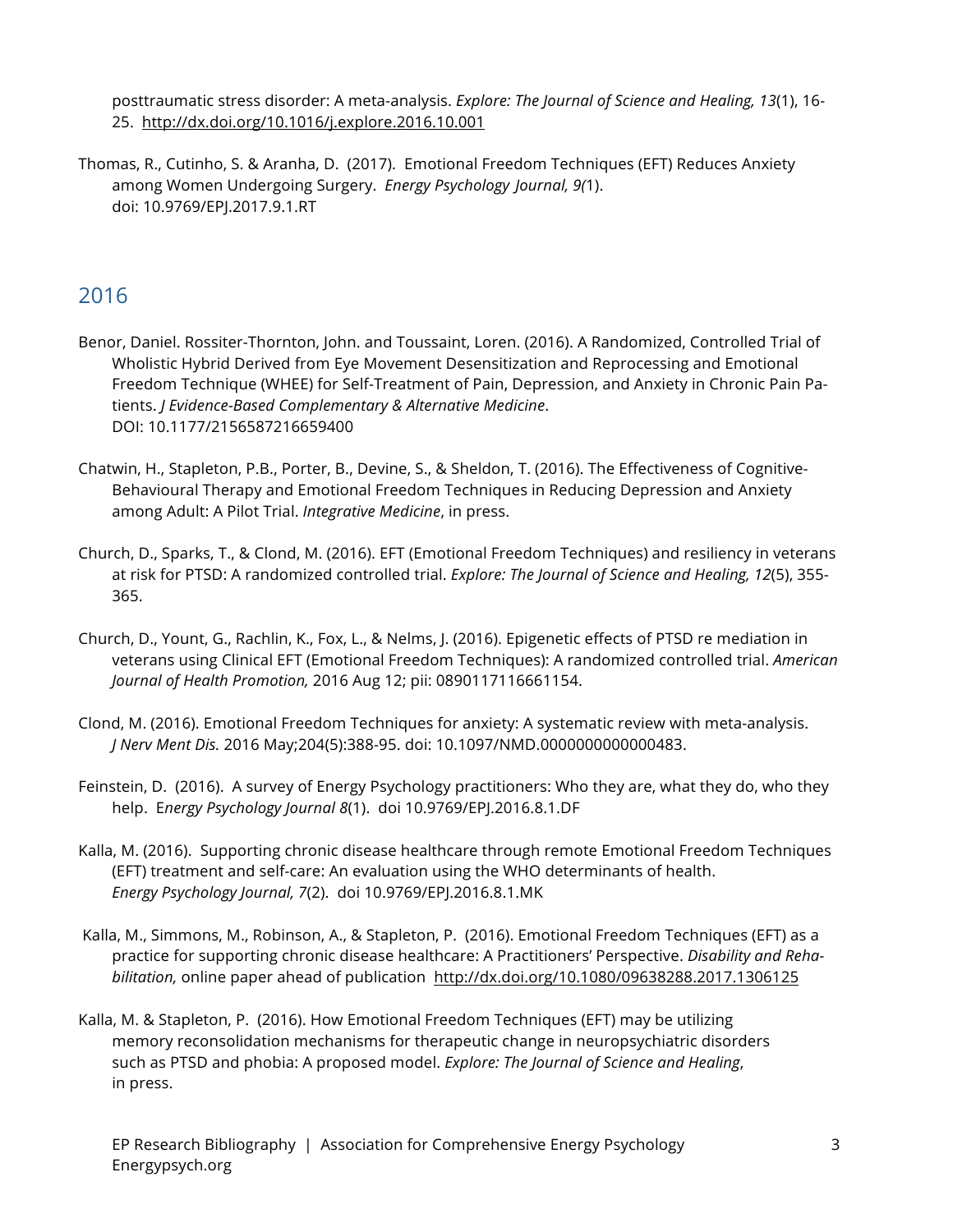- Kos, J.L. (2016). A Study of Energy Psychology and the efficacy of Emotional Freedom Techniques in trauma-focused therapy. Doctoral dissertation, California Southern University, ProQuest Dissertations Publishing, 2016. 10195462. https://search.proquest.com/openview/f300cc0b9d44995d648ddcb35d1ccd98/1?pqorigsite=gscholar&cbl=18750&diss=y
- Maharaj, M. E. (2016). Differential gene expression after Emotional Freedom Techniques (EFT) treatment: A novel pilot protocol for salivary mRNA assessment. Energy Psychology: Theory, Research, and Treatment, 8(1), 17–32. doi:10.9769/EPJ.2016.8.1.MM
- Metcalf, O., Varker, T., Forbes, D., Phelps, A., Dell, L., DiBattista, A., ... & O'Donnell, M. (2016). Efficacy of Fifteen Emerging Interventions for the Treatment of Posttraumatic Stress Disorder: A Systematic Review. *Journal of Traumatic Stress,* Online first Jan 7. DOI: 10.1002/jts.2207.
- Nelms, J. & Castel, D. (2016). A systematic review and meta-analysis of randomized and non-randomized trials of Emotional Freedom Techniques (EFT) for the treatment of depression. *Explore: The Journal of Science and Healing, 12*(6), 416-26. http://dx.doi.org/10.1016/j.explore.2016.08.001
- Rancour, P. (2016). The Emotional Freedom Technique: Finally, a unifying theory for the practice of holistic nursing, or too good to be true? *J Holist Nurs.* 2016 May 11. pii: 0898010116648456. https://www.ncbi.nlm.nih.gov/pubmed/27170647
- Robson, R., Robson, P., Ludwig, R., Mitabu, C. & Phillips, C. (2016). Effectiveness of Thought Field Therapy Provided by Newly Instructed Community Workers to a Traumatized Population in Uganda: A Randomized Trial. *Current Research in Psychology*, 7(1), 1-11. doi: 10.3844/crpsp.2016.1.11.
- Stapleton., P., Chatwin., H., Shepperd, L., & McSwan, J. (2016). The Lived Experience of Chronic Pain and the Impact of Brief Emotional Freedom Techniques (EFT) Group Therapy on Coping. *Energy Psychology: Theory, Research, and Treatment, 8*(2), 18-28.
- Stapleton, P., Bannatyne, A., Porter, B., Urzi, K.C., & Sheldon, T. (2016). Food for thought: A randomised controlled trial of emotional freedom techniques and cognitive behavioural therapy in the treatment of food cravings. *Appl Psychol Health Well Being.* 2016 May 3. doi: 10.1111/aphw.12070.
- Stapleton, P., Chatwin, H., William, M., Hutton, A. Pain, A., Porter, B. & Sheldon, T. (2016). Emotional freedom techniques in the treatment of unhealthy eating behaviors and related psychological constructs in adolescents: A randomized controlled pilot trial. *Explore, 12*:113-122.
- Steele, J.M. (2016). Tapas Acupressure Technique (TAT) for reducing stress and increasing selfesteem: A self-study. *Energy Psychology Journal, 8*(1). doi 10.9769/EPJ.2016.8.1.JMS

Al-Hadethe, et al., (2015). Randomised controlled study comparing two psychological therapies for posttraumatic stress disorder (PTSD): Emotional Freedom Techniques (EFT) vs. Narrative Exposure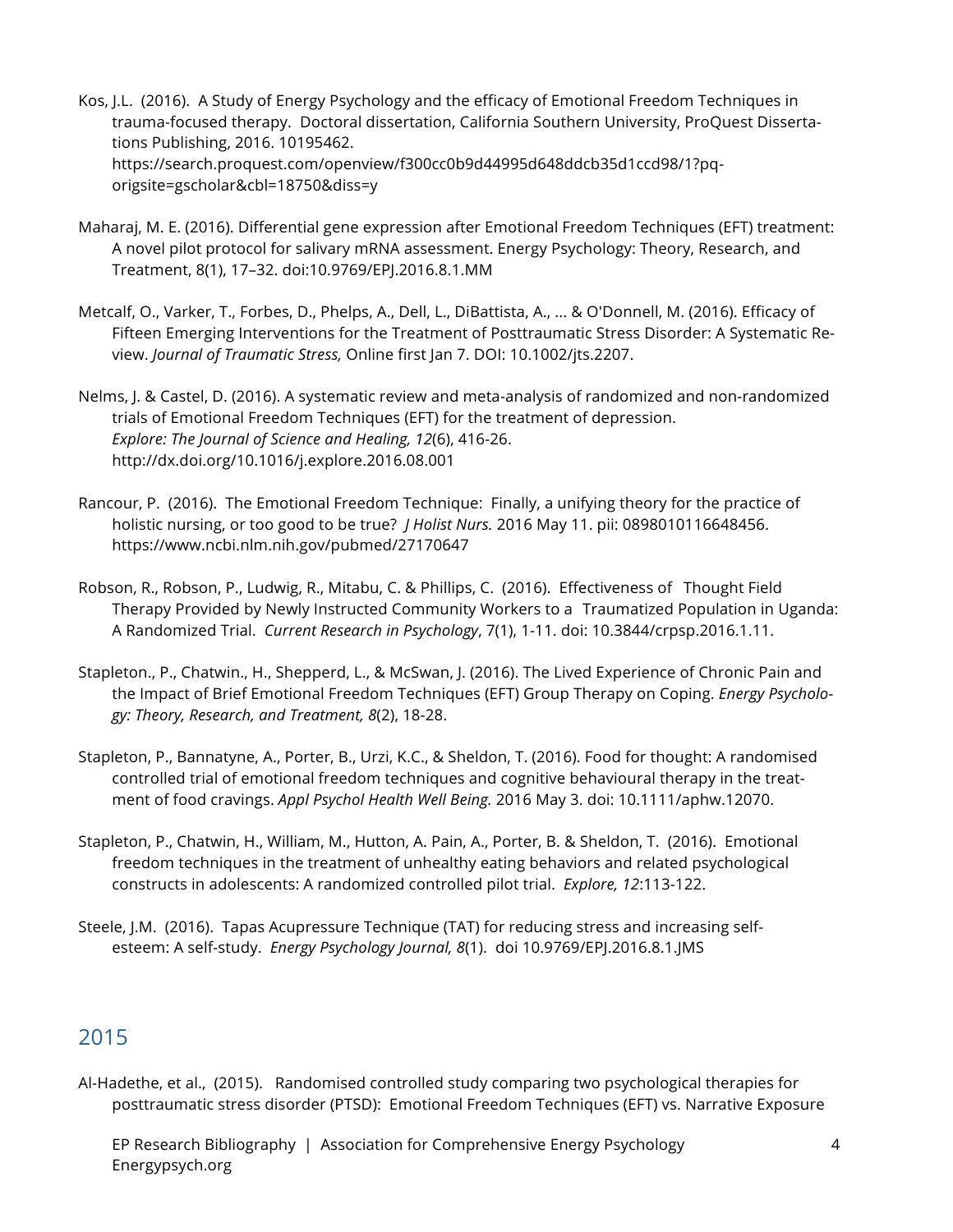Therapy (NET). *J Trauma Stress Disor Treatment, 4*(4). http://dx.doi.org/10.4172/2324-8947.1000145

- Babamahmoodi, et al. (2015). Emotional freedom technique (EFT) effects on psychoimmunological factors of chemically pulmonary injured veterans. *Iran Journal of Allergy, Asthma, and Immunological Disorders 14*(1), 37-47.
- Baker, B. & Hoffman, C. (2015). Emotional Freedom Techniques (EFT) to reduce the side effects associated with tamoxifen and aromatase inhibitor use in women with breast can cer: A service evaluation. *European Journal of Integrative Medicine 7*(2), 136-42. doi:10.1016/j.eujim.2014.10.004
- Chalmers, J. S. (2015). An exploration of the experiences of Emotional Freedom Techniques (EFT) practitioners. Unpublished master's dissertation. University of Northampton. http://tinyurl.com/zfmyf4a
- Church, D., Yount, G., Rachlin, K., Fox, L., & Nelms, J. (2016). Epigenetic effects of PTSD re mediation in veterans using Clinical EFT (Emotional Freedom Techniques): A randomized controlled trial. *American Journal of Health Promotion* (August, 2016). DOI: 10.1177/0890117116661154
- Gilomen, S. A. & Lee, C. W. (2015). The efficacy of acupoint stimulation in the treatment of psychological distress: A meta-analysis. *J. Behavior Therapy & Experimental Psychiatry, 48* (2015) 140-148.
- Lee, J.W., Chung, S.Y. & Kim, J.W. (2015). A comparison of Emotional Freedom Techniques (EFT-I) and Sleep Hygiene Education (SHE) in a geriatric population: A randomized controlled trial. *Energy Psychology Journal, 7*(1). doi 10.9769/EPJ.2015.05.1.JL
- Lee, K-S. (2012). The effect of EFT (Emotional Freedom Techniques) on students' video game addiction. Unpublished Master's Thesis, Korea National University of Education.
- Libretto, S., Hilton, L. Gordon, S. and Zhang, W. (2015). Effectiveness of integrative PTSD treatment in a military health setting. *Energy Psychology Journal, 7*(2). doi 10.9769/EPJ.2015.11.1.SL
- Nemiro, A., Papworth, S., & Palmer-Hoffman, J. (2015). Efficacy of two evidence-based therapies, Emotional Freedom Techniques (EFT) and Cognitive Behavioral Therapy (CBT) for the treatment of gender violence in the Congo: A randomized controlled trial. *Energy Psychology: Theory, Research, & Treatment, 7*(2).
- Pfrommer, et al., (2015). Heart Assisted Therapy-Self-Regulation (HAT-SR) for Caregivers of Persons with Dementia. *Gerontol Geriatr Res* 2015, S4:005 http://dx.doi.org/10.4172/2167-7182.S4-005
- Reynolds, A. (2015). Is acupoint stimulation an active ingredient in Emotional Freedom Techniques? A controlled trial of treacher burnout. *Energy Psychology Journal, 7*(1). doi 10.9769/EPJ.2015.05.1.AR
- Rogers, R. & Sears, S. (2015). Emotional Freedom Techniques (EFT) for stress in students: A randomized controlled dismantling study. *Energy Psychology Journal, 7*(2).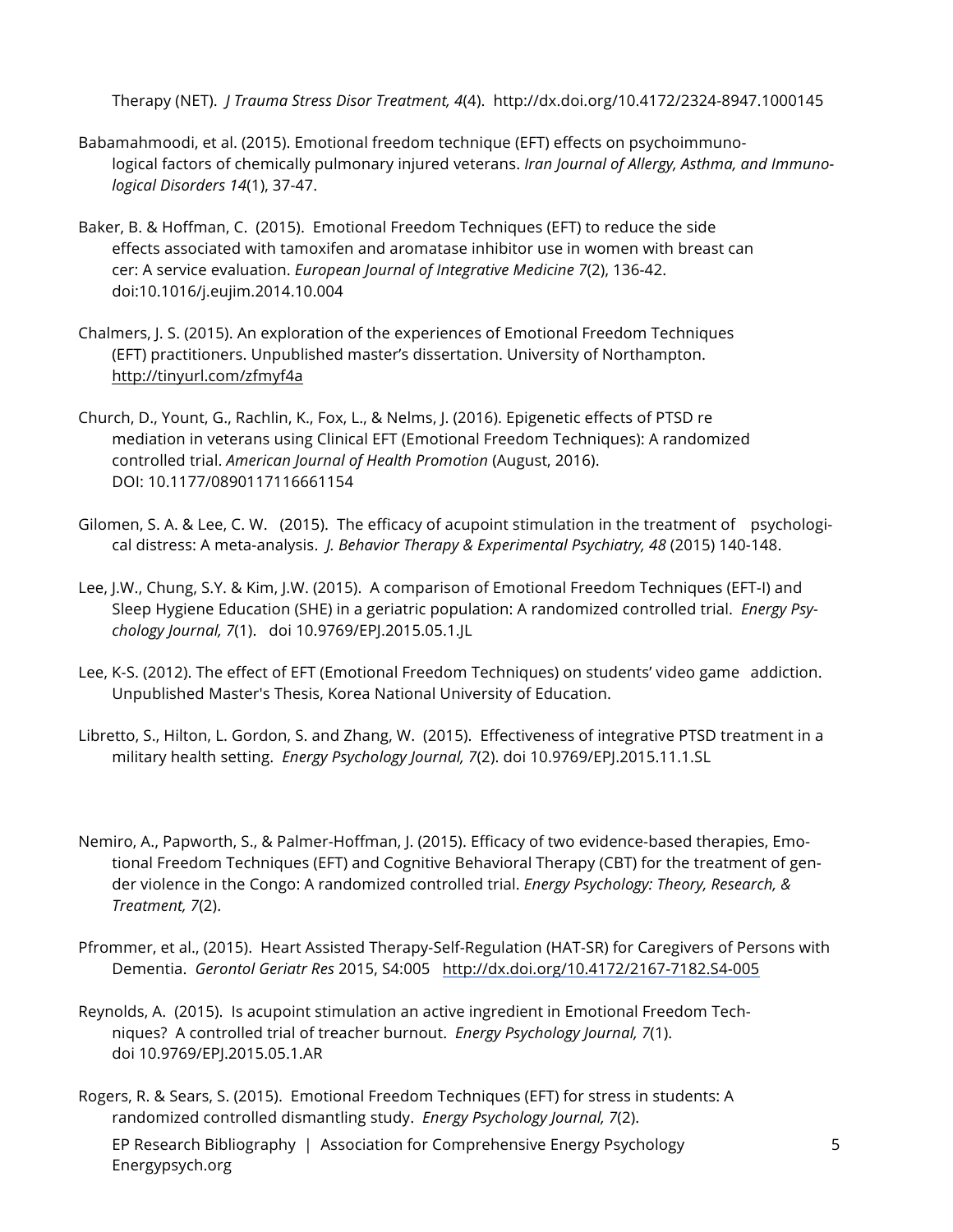doi 10.9769/EPJ.2015.11.1.RR

- Stapleton, P., Porter, B., & Sheldon, T. (2013). Quitting smoking: How to use Emotional Freedom Techniques. *The International Journal of Healing and Caring*, 13(1), 1-9.
- White, I. C. (2015). It helps me to love my work: An interpretative phenomenological analysis of the senior therapist experience of using Energy Psychology in Psychotherapy for Trauma. Master's thesis. http://hdl.handle.net/10788/2054

- Benor, D.J., 2014. Energy psychology practices and theories of new combinations of psychotherapy. *Curr. Res. Psychol., 5:* 1-18. http://thescipub.com/ab stract/10.3844/crpsp.2014.1.18
- Boath, E., Stewart, A. & Rolling, C. (2014). The impact of EFT and matrix reimprinting on the civilian survivors of war in Bosnia: A pilot study. *Curr. Res. Psychol., 5*: 64-72. http://thescipub.com/abstract/10.3844/crpsp.2014.64.72
- Church, D. (2014). Reductions in Pain, Depression, and Anxiety Symptoms After PTSD Remediation in Veterans. *Explore: The Journal of Science and Healing, 10(*3), 162-69.
- Church, D., & Brooks, A. J. (2014). CAM and energy psychology techniques remediate PTSD symptoms in veterans and spouses. *Explore: The Journal of Science and Healing, 10*(1), 24-33.
- Church, D., Feinstein, D., Palmer-Hoffman, J., Stein, P. K., & Tranguch, A. (2014). Empirically supported psychological treatments: The challenge of evaluating clinical innovations. *Journal of Nervous and Mental Disease, 202*(10), 699-709.
- Church, D., & Palmer-Hoffman, J. (2014). TBI symptoms improve after PTSD remediation with Emotional Freedom Techniques. *Traumatology, 20*(3), 172-181.
- Dunnewold, A.L., 2014. Thought field therapy efficacy following large scale traumatic events. *Curr. Res. Psychol., 5:* 34-39. http://thescipub.com/abstract/10.3844/crpsp.2014.34.39
- Leskowitz, E. (2014). Phantom limb pain: An energy/trauma model. *Explore, 10*(6): 389-97. doi: 10.1016/j.explore.2014.08.003. Epub 2014 Aug 20.
- Gaesser, A. H. (2014). "Interventions to Reduce Anxiety for Gifted Children and Adolescents." *Doctoral Dissertations,* Paper 377. http://digitalcommons.uconn.edu/dissertations/377
- Kalla, M. (2014). The effectiveness of Emotional Freedom Techniques (EFT) for improving the physical, mental, and emotional health pf people with chronic diseases and/or mental health conditions: a systemic review protocol. *JBI Database of Systemic Reviews and Implementation Reports, 12*(2). http://joannabriggslibrary.org/index.php/jbisrir/article/view/1153/1861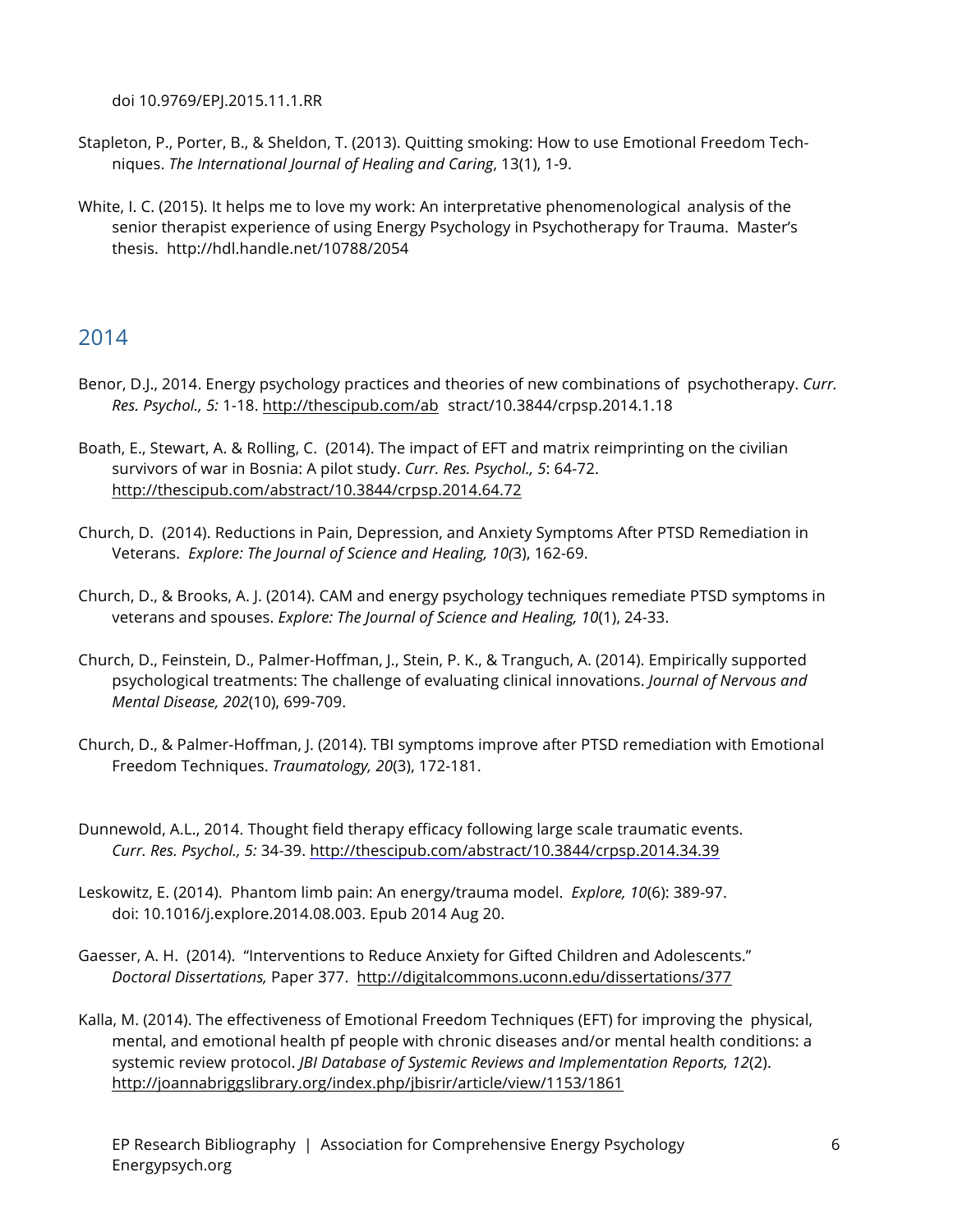- Lake, J. (2014). A review of select CAM modalities for the prevention and treatment of PTSD. *Psychiatric Times.* July 25, 1-4.
- Lee, S-W., Lee, Y-J., Yoo, S-W., Lee, R-D., Park, S-J. (2014). Case series of panic disorder patients treated with Oriental Medical treatments and EFT. *Journal of Oriental Neuropsychiatry, 25*(1), 13-28. doi:10.7231/jon.2014.25.1.013.
- Mohler, M. (2014). Utilization of Emotional Freedom Techniques (**EFT** ) to reduce test anxiety in high stakes testing. *Dissertation Abstracts International* Section A: Humanities and Social Sciences Dissertation Abstracts International, 2014, 74(11-A(E)).
- Mollon, P. (2014). Attachment and Energy Psychology: Explorations at the interface of bodily, mental, relational, and transpersonal aspects of human behavior and experience. In *Talking Bodies* (Ed. K. White), London: Karnac.
- Ortner, N., Palmer-Hoffman, J., Clond, M. (2014). Effects of Emotional Freedom Techniques (EFT) on the Reduction of Chronic Pain in Adults: A Pilot Study. *Energy Psychology Journal, 6*(2). doi 10.9769/EPJ.2014.11.2.NO.JH.MC
- Schurian, M. (2014). *Addressing difficulties with change, transition and progression in life: HBLUTM as an effective treatment for phobias.* (Master's thesis). University of South Africa: Pretoria, South Africa. Retrieved from http://uir.unisa.ac.za/handle/10500/13680
- Song, S-Y., Lee, J-H., Suh, J-W., Kwon, C-Y., & Kim, J-W. (2014). Qualitative analysis of the influence of an Emotion Freedom Techniques (EFT) group treatment program for Hwa-Byung (suppressed anger) patients. *Journal of Oriental Neuropsychiatry, 25*(1), 29-38. doi: 10.7231/jon.2014.25.1.029.
- Stapleton, P.B. (2014). Long-term weight loss. In D. Church & S. Marohn (Eds.), The clinical EFT handbook: A definitive resource for practitioners, scholars, clinicians, and researchers (pp. 377-388). USA: Energy Psychology Press (Hay House).
- Stapleton, P., Devine, S., Chatwin, H., Porter, B. and Sheldon, T. 2014. A feasibility study: emotional freedom techniques for depression in Australian adults*. Curr. Res. Psychol., 5:* 19-33. http://thescipub.com/abstract/10.3844/crpsp.2014.19.33
- Sheldon, T., (2014). Psychological intervention including emotional freedom techniques for an adult with motor vehicle accident related posttraumatic stress disorder: A case study. *Curr. Res. Psychol., 5:* 40- 63. http://thescipub.com/abstract/10.3844/crpsp.2014.40.63

- Aung, S., Fay, H., Hobbs, R. (2013). Traditional Chinese medicine as a basis for treating psychiatric disorders: A review of theory with illustrative cases. *Medical Acupuncture, 25*(6): 398-406.
- EP Research Bibliography | Association for Comprehensive Energy Psychology Energypsych.org 7 Boath, E. Stewart, A. Carryer, A. (2013). Is Emotional Freedom Techniques (EFT) Generalizable? Compar-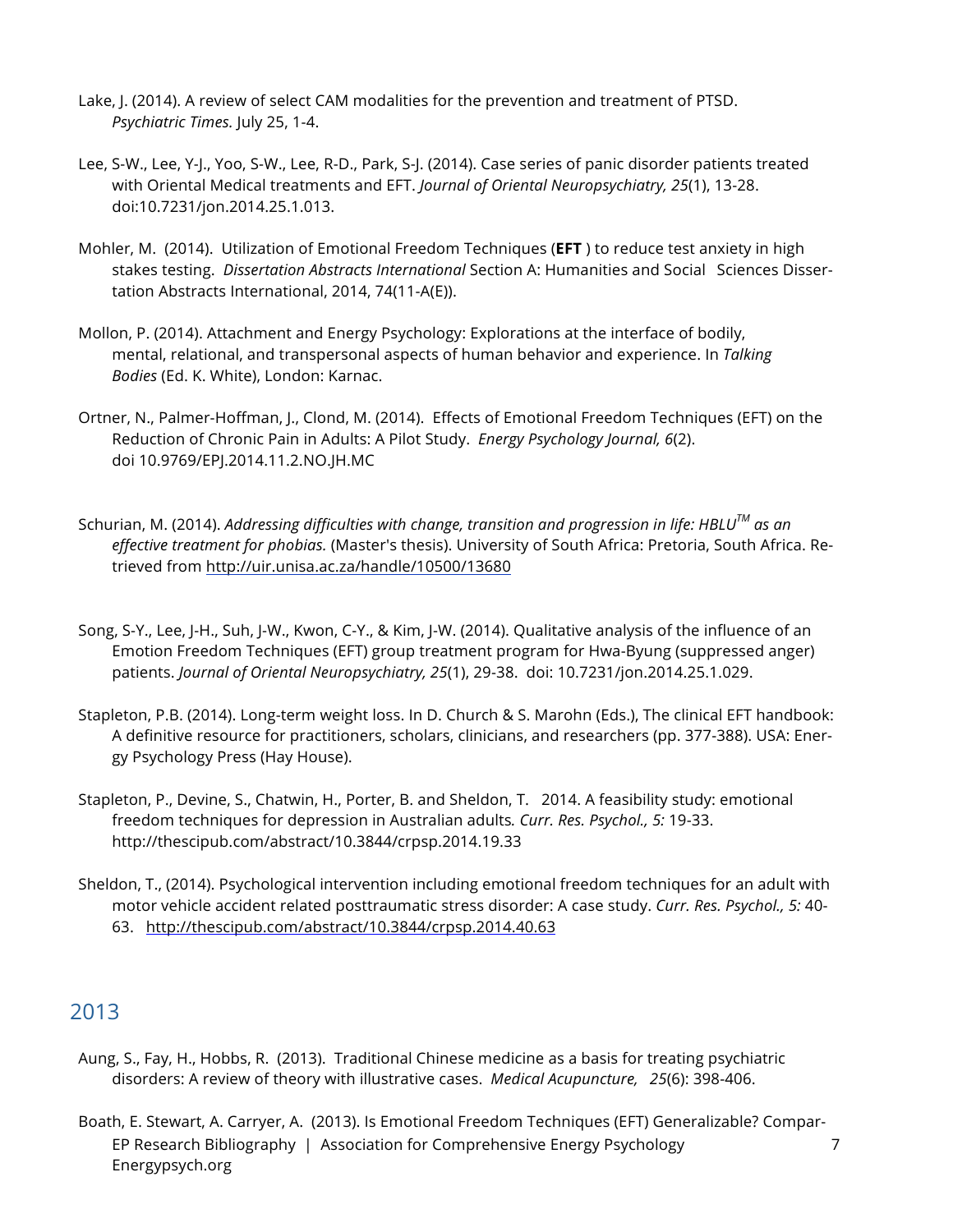ing Effects in Sport Science Students Versus Complementary Therapy Students. *Energy Psychology Journal, 5*(2). doi 10.9769.EPJ.2013.5.2.EB.AC.AS.SU

- Boath, E., Stewart, A., Carryer, A. (2013). Tapping for success: A pilot study to explore if Emotional Freedom Techniques (EFT) can reduce anxiety and enhance academic performance in University students. *Innovative Practice in Higher Education, 1*(3).
- Bougea, A., Spandideas, N., Alexopoulos, E. et al. (2013). Effect of the Emotional Freedom Technique on Perceived Stress, Quality of Life, and Cortisol Salivary Levels in Tension-Type Headache Sufferers: A Randomized Controlled Trial. *Explore, 9*(2), 91–99. http://dx.doi.org/10.1016/j.explore.2012.12.005.
- Church, D. (2013). Clinical EFT as an evidence-based practice for the treatment of psychological and physiological conditions. *Psychology, 4*(8). http://www.scirp.org/journal/PaperInformation.aspx?PaperID=35751
- Church, D., & Brooks, A. J. (2013). The Effect of EFT (Emotional Freedom Techniques) on Psychological Symptoms in Addiction Treatment: A Pilot Study. *International Journal of Scientific Research and Reports, 2*(2).
- Church, D., Hawk, C, Brooks, A., Toukolehto, O., Wren, M., Dinter, I., Stein, P. (2013). Psychological trauma symptom improvement in veterans using EFT (Emotional Freedom Techniques): A randomized controlled trial. *Journal of Nervous & Mental Disease, 201*(2),153–160.
- Connolly, S.M., Roe-Sepowitz, D., Sakai, C., & Edwards, J. (2013). Utilizing Community Resources to Treat PTSD: A Randomized Controlled Study Using Thought Field Therapy. *African Journal of Traumatic Studies, 3*(1), 24-32.
- Elder, C., Debar, L., Funk, K. Vollmer, W. et al. (2013). Adherence to, and satisfaction with, the self- acupressure intervention in the LIFE weight-loss maintenance study. *Med Acupunct. 25(1):43-47.*
- Fox, L. (2013). Is Acupoint Tapping an Active Ingredient or an Inert Placebo in Emotional Freedom Techniques (EFT)? A Randomized Controlled Dismantling Study. *Energy Psychology: Theory, Research, and Treatment, 5*(2), 15-26.
- Gallo, F. (2013). Energy for healing trauma: Energy Psychology and the efficient treatment of trauma and PTSD. *Energy Psychology Journal, 5*(1).
- Kim, S.Y.; Yin, C.S.; In, W.; Kim, J-W. (2013). Trends in meridian-based psychotherapy: A review of researches on Emotional Freedom Techniques (EFT). *Journal of Neuropsychiatry 24*(1), 89-100. Doi: 10.7231/jon.2013.24.Spc1.089
- Stapleton, P., Church, D., Sheldon, T., Porter, B., & Carlopio, C. (2013). Depression symptoms improve after successful weight loss with emotional freedom techniques. *ISRN Psychiatry,* article ID 573532. http://dx.doi.org/10.1155/2013/573532
- Stapleton, P.B., Porter, B. & Sheldon, T. (2013). Quitting Smoking: How to Use Emotional Freedom Techniques. *International Journal of Healing and Caring, 13*(1), 1-16.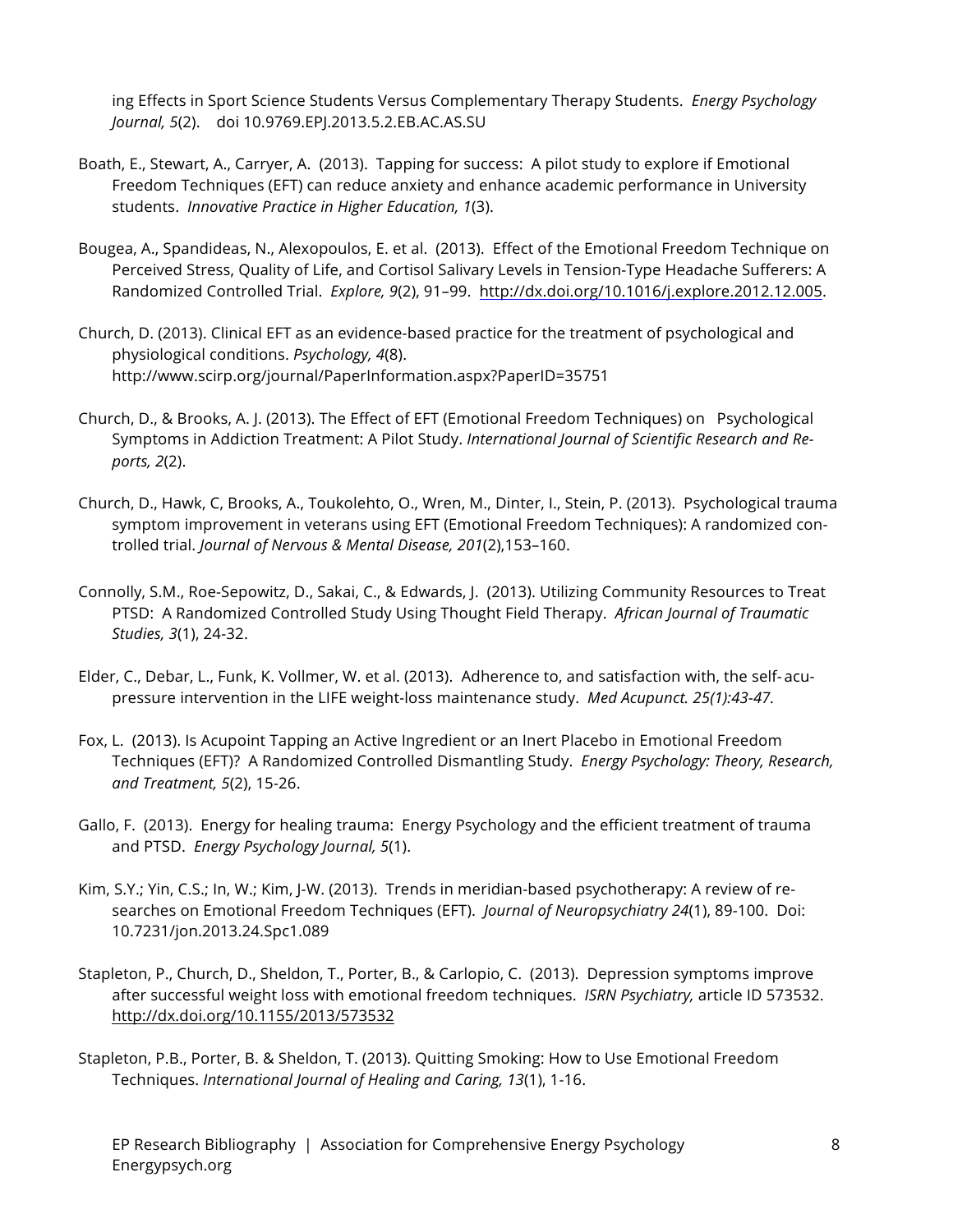- Stewart, A., Boath, E., Carryer, A., Walton, I., Hill, L., Phillips, D. & Dawson, K. (2013). Can Matrix Reimprinting using EFT be effective in the treatment of emotional conditions? *Energy Psychology: Theory, Research, & Treatment, 5*(1), 13-18.
- Stewart A, Boath E, Carryer A, Walton I, Hill L. (2013). Can Emotional Freedom Techniques (EFT) be effective in the treatment of emotional conditions? Results of a service evaluation in Sandwell. *Journal of Psychological Therapies in Primary Care 2*:71-84.

- Boath, E., Stewart, A. and Carryer, A. (2012). A narrative systematic review of the effectiveness of Emotional Freedom Techniques (EFT). Staffordshire University, CPSI Monograph.
- Boath, E., Stewart, A. & Carryer, A. (2012). Tapping for PEAS: Emotional Freedom Technique (EFT) in reducing Presentation Expression Anxiety Syndrome (PEAS) in University students*. Innovative Practice in Higher Education, 1*(2).
- Church, D., De Asis, M., & Brooks, A. J. (2012). Brief group intervention using EFT (Emotional Freedom Techniques) for depression in college students: A randomized controlled trial. *Depression Research & Treatment*, 2012. doi:10.1155/2012/257172
- Church, D., & Downs, D. (2012). Sports confidence and critical incident intensity after a brief application of Emotional Freedom Techniques: A pilot study. *The Sport Journal, 15,* 2012.
- Church, D., Feinstein, D. (2012). The psychobiology and clinical principles of energy psychology treatments for PTSD: A review. In T. Van Leeuwen and M. Brouwer Editors, *Psychology of Trauma*. Hauppage, NY: Nova Publishers.
- Church, D., Yount, G. & Brooks, A. (2012). The effect of emotional freedom technique (EFT) on stress biochemistry: A randomized controlled trial*. Journal of Nervous and Mental Disease, 200*(10), 891–896.
- Connolly, S.M., & Sakai, C.E. (2012). Brief trauma symptom intervention with Rwandan genocide survivors using Thought Field Therapy. *International Journal of Emergency Mental Health, 13*(3), 161-172.
- Darby, D. & Hartung, J. (2012). Thought field therapy for blood-injection-injury phobia: A pilot study. *Energy Psychology Journal, 4*(1), 25-32.
- Elder, C., Gullion, C., DeBar, L. Funk, K., Lindberg, N. et al. (2012). Randomized trial of Tapas Acupressure Technique for weight loss maintenance. doi: 10.1186/1472-6882-12-19
- Feinstein, D. (2012). Acupoint stimulation in treating psychological disorders: Evidence of efficacy. *Review of General Psychology, 16*, 364-380. doi: 10.1037/a0028602
- Feinstein, D., Moore, D. & Teplitz, D. (2012). Addressing emotional blocks to healing in an energy medicine practice. *Energy Psychology: Theory, Research & Treatment,* 4(1).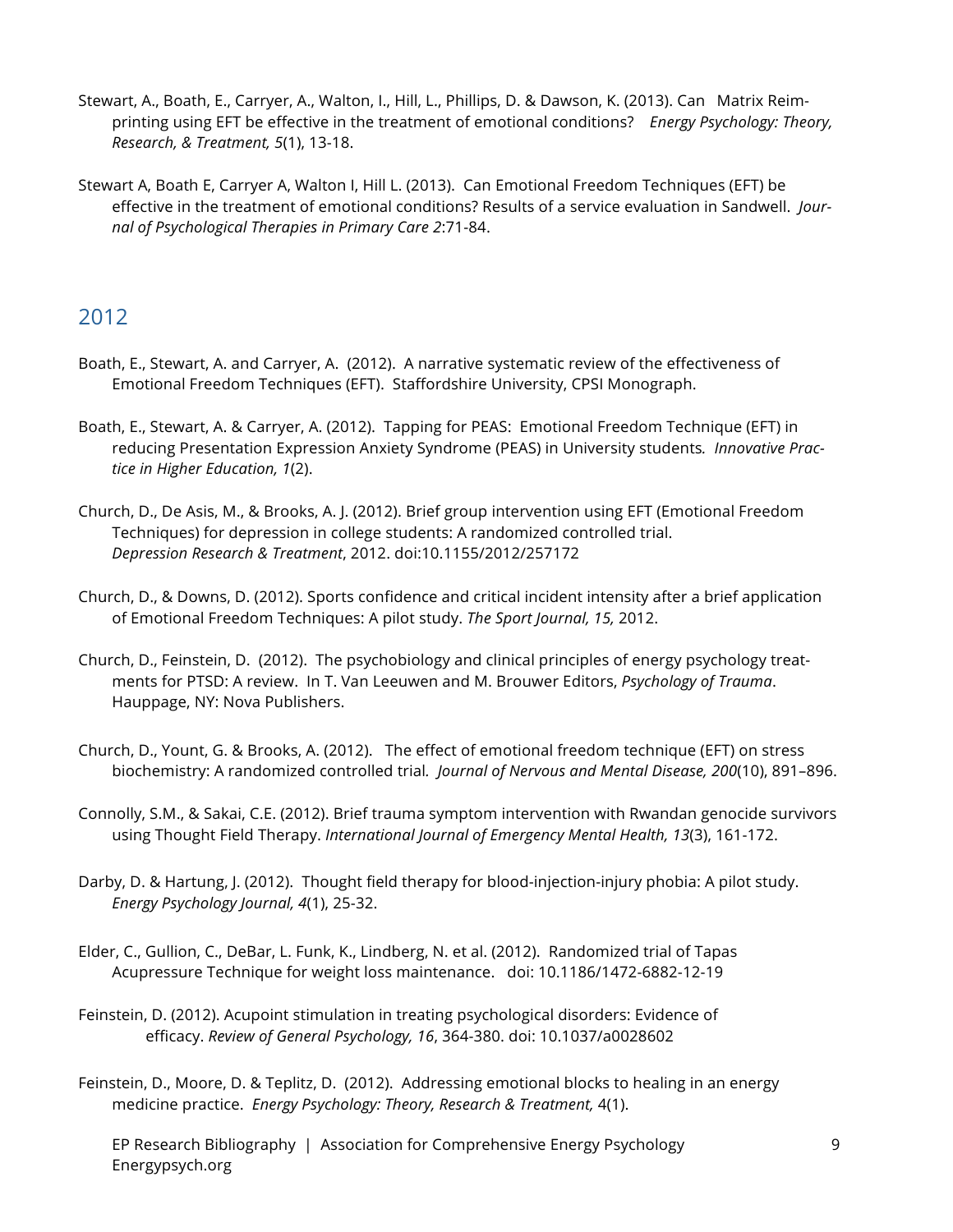- Gurret, J-M., Caufour, C., Palmer-Hoffman, J., & Church, D. (2012). Post-Earthquake Rehabilitation of Clinical PTSD in Haitian Seminarians. *Energy Psychology Journal, 4*(2), 33-40.
- Harper, M. (2012). Taming the amygdala: An EEG analysis of exposure therapy for the traumatized. *Traumatology, 18*(2), 61-74. do:10.1177/1534765611429082.
- Hartung, J. & Stein, P. (2012). Telephone delivery of EFT (emotional freedom techniques) remediates PTSD symptoms in veterans. *Energy Psychology Journal, 4*(1), 33-40.
- Irgens A, Dammen T, Nysæter TE, Hoffart A. (2012). Thought Field Therapy (TFT) as a treatment for anxiety symptoms: A randomized controlled trial. *Explore: The Journal of Science and Healing, 8,* 331-8. doi: 10.1016/j.explore.2012.08.002.
- Jain, S., & Rubino, A. (2012). The effectiveness of Emotional Freedom Techniques (EFT) for optimal test performance: A randomized controlled trial. *Energy Psychology: Theory, Research, & Treatment, 4*(2), 13-24. doi:10.9769.EPJ.2012.4.2.SJ
- Kim, S-J., Ryu, C-G., Cho, A-R., Seo, J-H., Kim, J-N., Sung, W-Y., & Park, J-H. (2012). A case report of a somatization disorder patient with histrionic personality disorder. *Journal of Oriental Neuropsychiatry, 23*(2), 85-98. doi:10.7231/JON.2012.23.2.085
- Lee, H-J. (2012). Effect of trance techniques on emotion and pain: Utilizing NLP and EFT. Unpublished master's thesis, Kwangju Women's University.
- Llewellyn-Edwards, T., & Llewellyn-Edwards, M. (2012). The effect of EFT (emotional freedom techniques) on soccer performance. *Fidelity: Journal for the National Council of Psychotherapy, 47,* 14 – 19.
- Mason, E. (2012). Energy psychology and psychotherapy: A study of the use of energy psychology in psychotherapy practice. *Counselling & Psychotherapy Research, 12*(3), 224-32.
- McCallion, F. (2012). Emotional freedom techniques for dyslexia: A case study*. Energy Psychology Journal, 4*(2). doi: 10.9769.EPJ.2012.4.2.FM
- Robson, P. & Robson, H. (2012). The Challenges and Opportunities of Introducing Thought Field Therapy (TFT) Following the Haiti Earthquake. *Energy Psychology Journal, 4*(1). doi: 10.9769/EPJ.2012.4.1.PR
- Rotheram, M., Maynard, I., Thomas, O. Bawden, M. & Francis, L. (2012). Preliminary evidence for the treatment of Type 1 'Yips': The efficacy of the Emotional Freedom Techniques. *The Sports Psychologist, 26,* 551-570.
- Sojcher, R., Perlman, A. & Fogerite, S. (2012). Evidence and potential mechanisms for mindfulness practices and energy psychology for obesity and binge-eating disorder. *Explore: The Journal of Science and Healing, 8(5),* 271-276.
- Stapleton, P.B., Sheldon, T., & Porter, B. (2012). Practical Application of Emotional Freedom Techniques for Food Cravings. *International Journal of Healing and Caring, 12*(3), 1-9.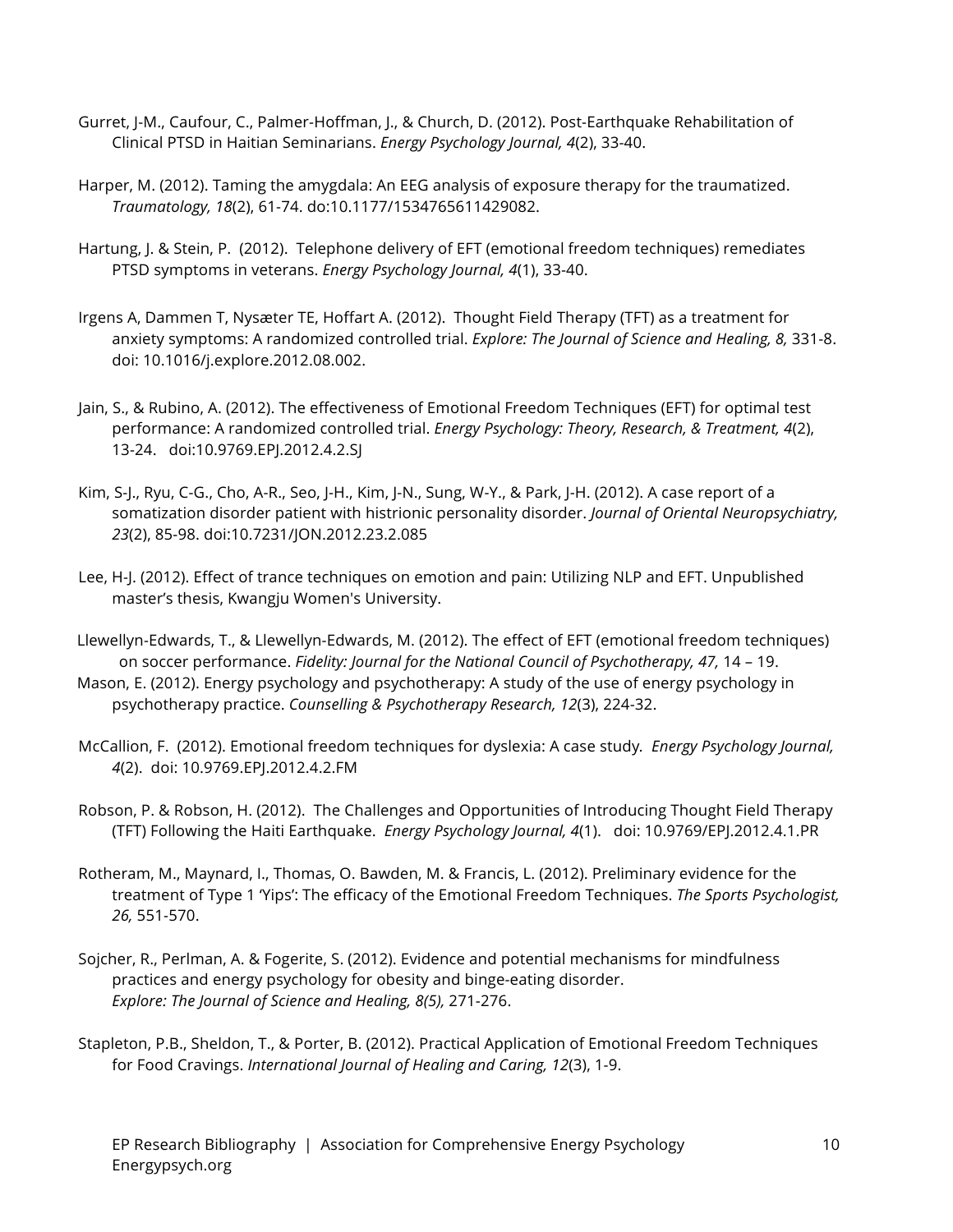Stapleton, P., Sheldon, T., & Porter, B. (2012). Clinical benefits of emotional freedom techniques on food cravings at 12-months follow-up: A randomized controlled trial. *Energy Psychology Journal, 4*(1), 13- 24. doi: 10.9769.EPJ.2012.4.1.PS

- Church, D., Piña, O., Reategui, C., & Brooks, A. (2011). Single session reduction of the intensity of traumatic memories in abused adolescents after EFT: A randomized controlled pilot study. *Traumatology.* doi:10.1177/1534765611426788
- Connolly, S.M., & Sakai, C.E. (2011). Brief trauma symptom intervention with Rwandan genocide survivors using Thought Field Therapy. *International Journal of Emergency Mental Health, 13*(3), 161-172.
- Fitch, J., Di Girolamo, J. A., & Schmuldt, L.M. (2011). The Efficacy of Primordial Energy Activation and Transcendence (PEAT) for Public Speaking Anxiety. *Energy Psychology Journal, 4*(1). doi: 10.9769/EPJ.2011.3.2.JF
- Fitch, J., Schmuldt, L., & Rudick, K. L. (2011). Reducing state communication anxiety for public speaker. An energy psychology pilot study. *Journal of Creativity in Mental Health, 6*(3), 178-192.
- Hodge, P. & Jurgens, C. (2011). A pilot study of the effects of Emotional Freedom Techniques in psoriasis. *Energy Psychology: Theory, Research & Treatment, 3*(2).
- Jeong, Y-J. (2010). EFT for freedom of mind and body: A review. *Journal of the Korean Society of Jungshin Science, 14*(2), 61-75.
- Jones, S., Thornton, J., & Andrews, H. (2011). Efficacy of EFT in reducing public speaking anxiety: A randomized controlled trial*. Energy Psychology: Theory, Research, Treatment*, *3*(1) 19-32
- Karatzias, T., Power, K. Brown, K. , McGoldrick, T., Begum, M., Young, J., Loughran, P., Chouliara, Z. & Adams, S. (2011). A controlled comparison of the effectiveness and efficiency of two psychological therapies for posttraumatic stress disorder: Eye movement desensitization and reprocessing vs. emotional freedom techniques*. Journal of Nervous & Mental Disease 199*(6), 372-378.
- Kwon, Y-J., & Cho, S-H. (2011). Oriental medical interventions for posttraumatic stress disorder: A model of Oriental Medicine for disaster mental health. *Journal of Oriental Neuropsychiatry, 22*(4), 77-86.
- Lee, Jung-Hwan, Suh, Hynu-Uk, Chung, Sun-Yong, & Kim, Jong-Woo. (2011). A Preliminary study for the evaluation of the effects of EFT for insomnia in the elderly. *Journal of Oriental Neuropsychiatry. 22*(4),101-109.
- Moritz, S., Aravena, S.C., Guczka, S. Schilling, L., Eichenberg, C., Raubart G., Seebeck, A., & Jelinek, L. (2011). Knock and it will be opened to you? An examination of meridian-tapping in obsessive compulsive disorder (OCD). *J. Behav. Ther. & Exp. Psychiat. 42,*81-88.
	- EP Research Bibliography | Association for Comprehensive Energy Psychology Energypsych.org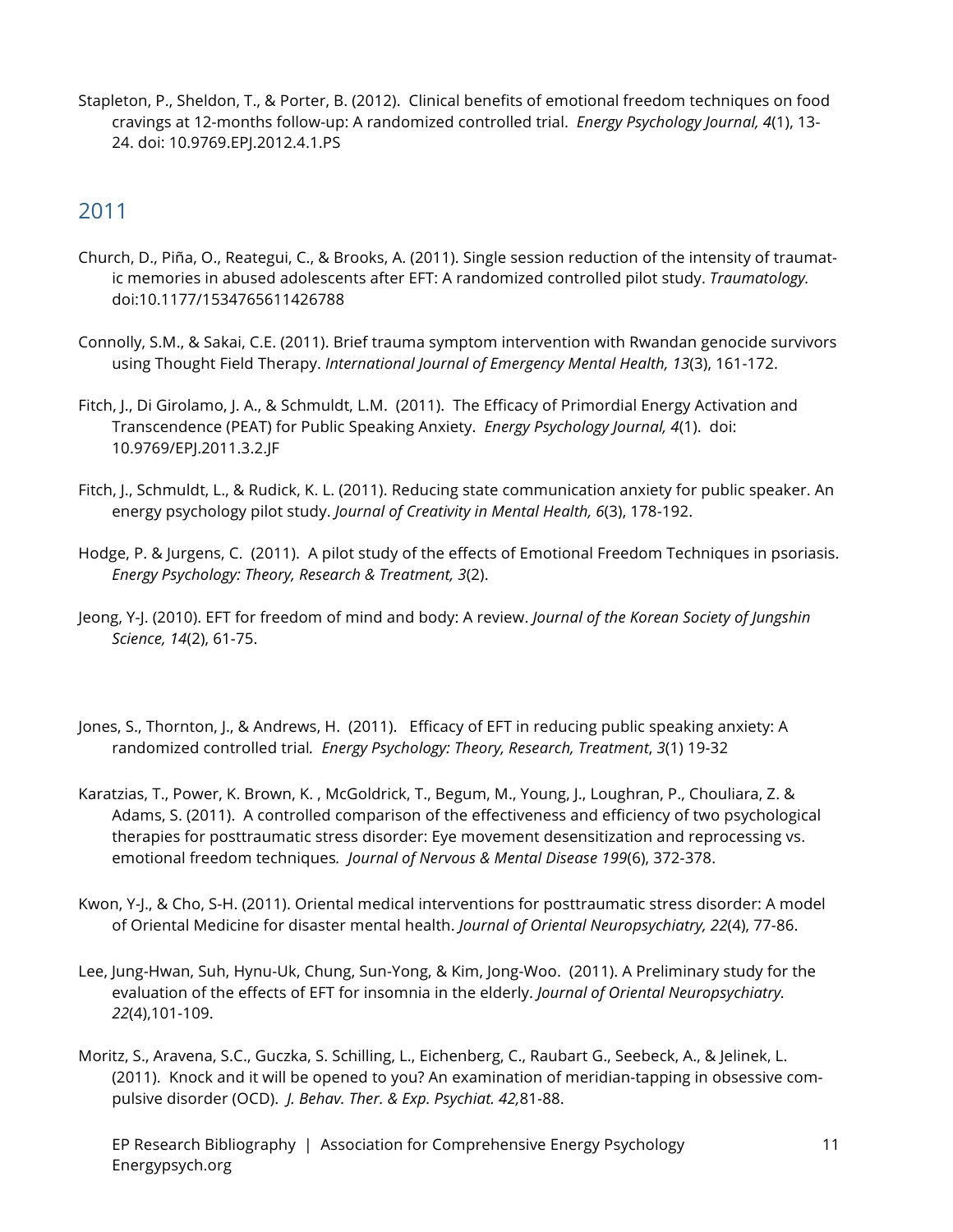- Palmer-Hoffman, J. & Brooks, A. (2011). Psychological symptom change after group application of emotional freedom techniques. *Energy Psychology: Theory, Research, & Treatment, 3*(1), 57-72.
- Salas, M., Brooks, A. & Rowe, J. (2011). The immediate effect of a brief energy psychology intervention (emotional freedom techniques) on specific phobias: A pilot study. *Explore, 7:* 155-161.
- Stein, P. & Brooks, A. (2011). Efficacy of EFT provided by coaches versus licensed therapists in veterans with PTSD*. Energy Psychology Journal: Theory, Research, & Treatment*, *3*(1).
- Temple, G. & Mollon, P. (2011). Reducing anxiety in dental patients using EFT: A pilot study. *Energy Psychology: Theory, Research & Treatment, 3*(2).
- Varvogli, L., & Darviri, C. (2011). Stress Management Techniques: Evidence-based procedures that reduce stress and promote health. *Health Science Journal, 5*(2), 74-89.
- Zhang, Ying; Feng, Bin; Xie, Jian-ping; Xu, Fang-zhong; and Chen, Jiong. (2011). Clinical Study on Treatment of the Earthquake-caused Post-traumatic Stress Disorder by Cognitive-behavior Therapy and Acupoint Stimulation. *Journal of Traditional Chinese Medicine, 31(*1): 60-63.

- Baker, A.H., & Siegel, L.S. (2010). Emotional freedom techniques (EFT) reduces intense fears: A partial replication and extension of Wells et al. (2003). *Energy Psychology: Theory, Research, & Treatment, 2*(2), 13-30. doi:10.9769.EPJ.2010.2.2.AHB.LSS
- Burk, L. (2010). Single session EFT (emotional freedom techniques) for stress-related symptoms after motor vehicle accidents. *Energy Psychology: Theory, Research, & Treatment, 2*(1), 65-72.
- Church, D. (2010a). The treatment of combat trauma in veterans using EFT: A pilot protocol. *Traumatology, 15*(1), 45-55.
- Church, D. (2010b). Your DNA is not your destiny: behavioral epigenetics and the role of emotions in health. *Anti Aging Medical Therapeutics,* October 2010.
- Church, D. & Brooks, A. (2010a). The effect of a brief EFT (Emotional Freedom Techniques) selfintervention on anxiety, depression, pain and cravings in healthcare workers. *Integrative Medicine: A Clinician's Journal,* (2010), Oct/Nov.
- Church, D., Brooks, A. (2010). Application of Emotional Freedom Techniques. *Integrative Medicine: A Clinician's Journal, 9*(4), 46-48.
- Feinstein, D. (2010). The case for energy psychology. *Psychotherapy Networker,* Nov/Dec 2010.

Feinstein, D. (2010). Rapid Treatment of PTSD: Why psychological exposure with acupoint tapping may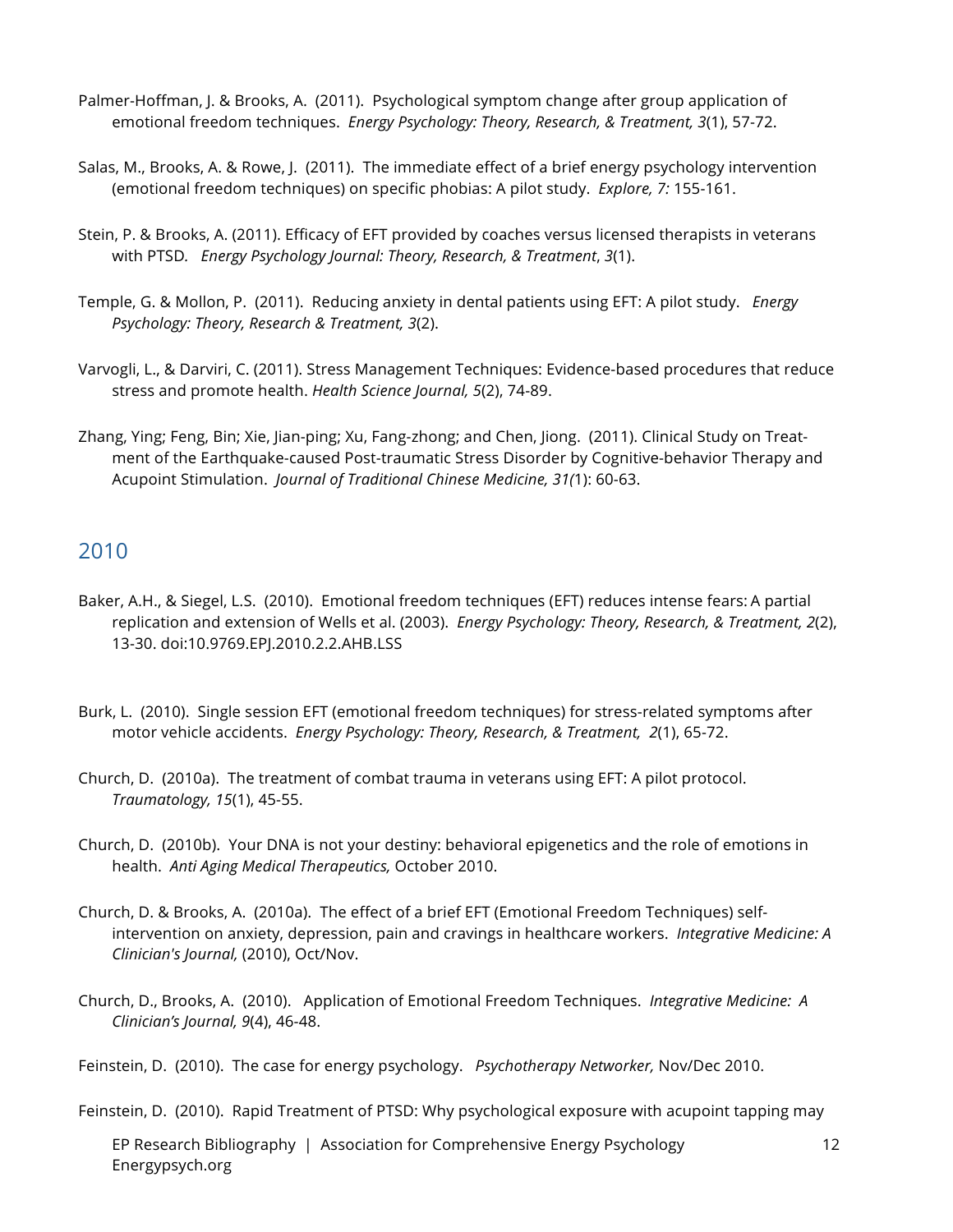be effective. *Psychotherapy: Theory, Research, Practice, Training, 47*(3), 385-402.

- Feinstein, D. & Church, D. (2010). Modulating gene expression through psychotherapy: The contribution of non-invasive somatic interventions. *Review of General Psychology,14,* 283-295.
- Haynes, T. (2010). Effectiveness of Emotional Freedom Techniques on Occupational Stress for Preschool Teachers. PhD Dissertation. UMI 3412819. UMI Dissertation Publishing.
- Pasahow, R. (2010). Methodological and Theoretical Problems in the Waite and Holder (2003) Study on Fears and EFT. *Energy Psychology Journal, 2*(2). doi: 10.9769/EPJ.2010.2.2.RP
- Sakai, Caroline, Connolly, Suzanne; Oas, Paul. (2010). Treatment of PTSD in Rwandan child genocide survivors using Thought Field Therapy. *International Journal of Emergency Mental Health*, *12*(1), 41-50.
- Schoninger, Beverly, and Hartung, John. (2010). Changes on self-report measures of public speaking anxiety following treatment with Thought Field Therapy. *Energy Psychology: Theory, Practice, Research, 2*(1), May 2010.
- Stapleton, Peta, Sheldon, Terri, Porter, Brett, & Whitty, Jennifer. (2010). A randomized clinical trial of a meridian-based intervention for food cravings with six month follow-up. *Behaviour Change, 28*(1), 1- 16.
- Stone, Barbara; Leyden, Lori; Fellows, Bert. (2010). Energy psychology treatment for orphan heads of households in Rwanda: An observational study. *Energy Psychology: Theory, Research and Treatment, 2*(2).
- Swingle, Paul. (2010). Emotional Freedom Techniques (EFT) as an effective adjunctive treatment in the neurotherapeutic treatment of seizure disorders. *Energy Psychology:Theory, Research, & Treatment, 2*(1), 29-38.

#### 2009

- Baker, A.H., Carrington, P., Putilin, D. (2009). Theoretical and methodological problems in research on Emotional Freedom Techniques (EFT) and other meridian based therapies. *Psychology Journal, 6*(2), 34-46.
- Benor, D. J., Ledger, K., Toussaint, L., Hett, G., & Zaccaro, D. (2009). Pilot study of Emotional Freedom Technique (EFT), Wholistic Hybrid derived from EMDR and EFT (WHEE) and Cognitive Behavioral Therapy (CBT) for treatment of test anxiety in university students. *Explore*, November/December 2009*, 5*(6).
- Church, D. (2009). The effect of EFT (Emotional Freedom Techniques) on athletic performance: A randomized controlled blind trial. *The Open Sports Sciences Journal, 2*, 94-99.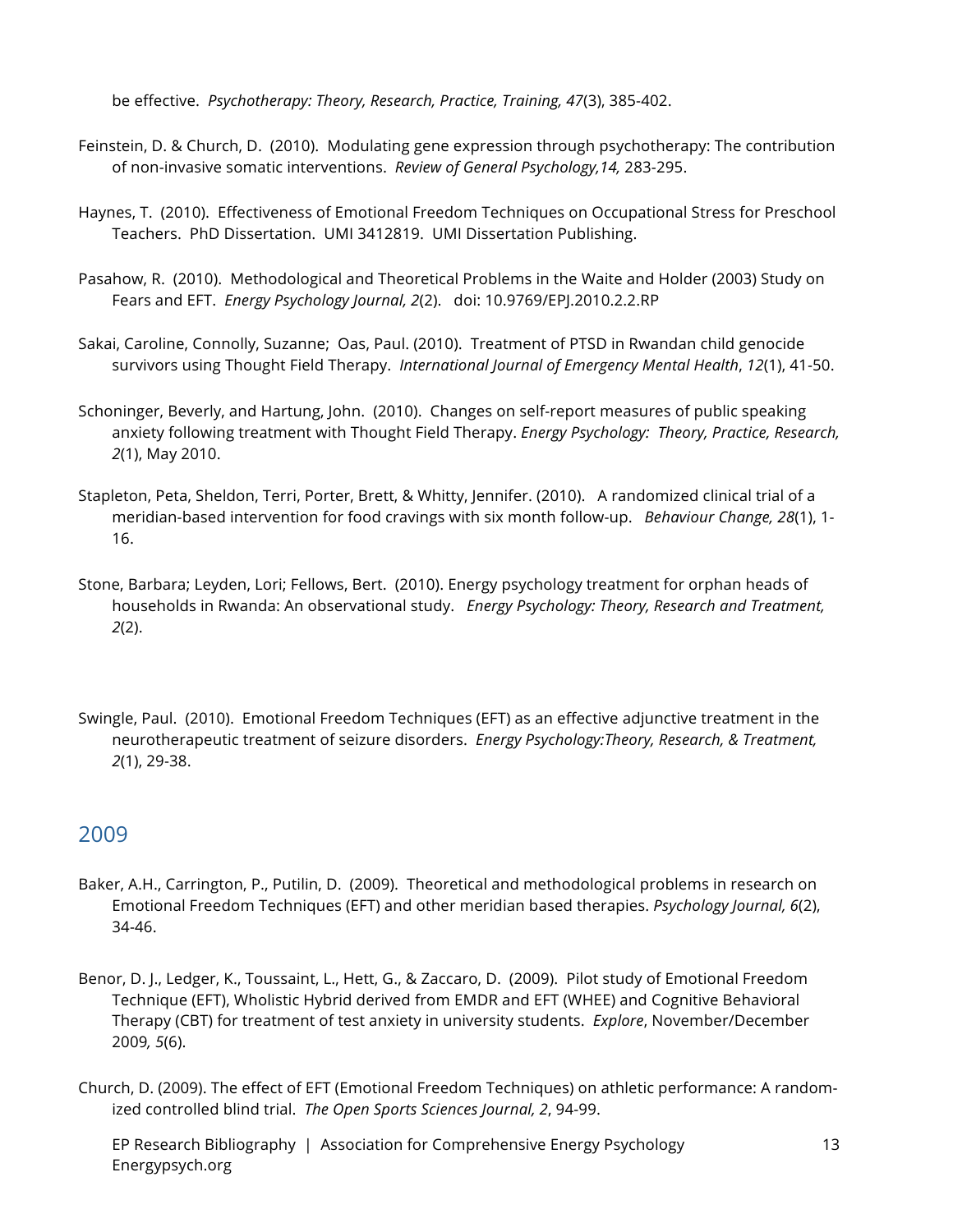- Church, D. (2009). The Treatment of Combat Trauma in Veterans using EFT (Emotional Freedom Techniques): A Pilot Protocol. *Traumatology, 15*(1).
- Church, D., & Geronilla, L. (2009). Psychological symptom change in veterans after six sessions of EFT (Emotional Freedom Techniques): an observational study. *International Journal of Healing and Caring,* January, 9:1.
- Connais, C. (2009). The effectiveness of emotional freedom technique on the somatic symptoms of fibromyalgia, 3372777 Psy.D. United States e Colorado: The University of the Rockies. Retrieved from http://0-search.proquest.com.prospero.murdoch.edu.au/docview/305082332?accountid¼12629. ProQuest Dissertations & Theses.
- Craig, G., Bach, D., Groesbeck, G., & Benor, D. (2009). Emotional Freedom Techniques (EFT) for traumatic brain injury. *International Journal of Healing and Caring*, *9(*2), 1-12.
- Dinter, I. (2009). Working with military service members and veterans: A field report of obstacles and opportunities. *Energy Psychology Journal 1*(1). doi: 10.9769/EPJ.2009.1.1.ID
- Fang, J., Jin, Z., Wang, Y., Li, K., Kong, J., Nixon, E. E., . . . Hui, K. K.-S. (2009). The salient characteristics of the central effects of acupuncture needling: Limbic-paralimbic-neocortical network modulation. *Human Brain Mapping, 30*, 1196–1206. doi:10.1002/hbm.20583
- Feinstein, David. (2009). Controversies in energy psychology. *Energy Psychology: Theory, Research, & Treatment, 1*(1), 45-56.
- Gallo, Fred. (2009). Energy psychology in rehabilitation: Origins, clinical applications, and theory. *Energy Psychology: Theory, Research, & Treatment*, *1*(1), 57-72.
- Lane, James. (2009). The neurochemistry of counterconditioning: Acupressure desensitization in psychotherapy. *Energy Psychology: Theory, Research, & Treatment, 1*(1), 31-44.
- Lee, J-W., Cha, H-J., Seo, Y-M., Seo, D-W., & Park, S-J. (2009). A case report of Schizophreniform Disorder treated by Oriental Medical Treatment and Emotional Freedom Techniques. *Journal of Oriental Neuropsychiatry. 20*(2), 207-216.
- Lubin, Hari and Schneider, Tiffany. (2009). Change Is possible: EFT (Emotional Freedom Techniques) with life-sentence and veteran prisoners at San Quentin state prison. *Energy Psychology: Theory, Research, & Treatment, 1*(1), 83-88.
- Pasahow RJ. (2009). Energy Psychology and Thought Field Therapy in the treatment of tinnitus. *Int Tinnitus Journal, 15*(2):130-133.
- Pignotti, M., & Thayer, B. (2009). Some comments on "Energy psychology: A review of the evidence." Premature conclusions based on incomplete evidence? *Psychotherapy: Theory, Research, Practice, Training, 46*(2), 257-261. doi: 10-1037/a0016027.

Schulz, Kirsten. (2009). Integrating energy psychology into treatment for adult survivors of childhood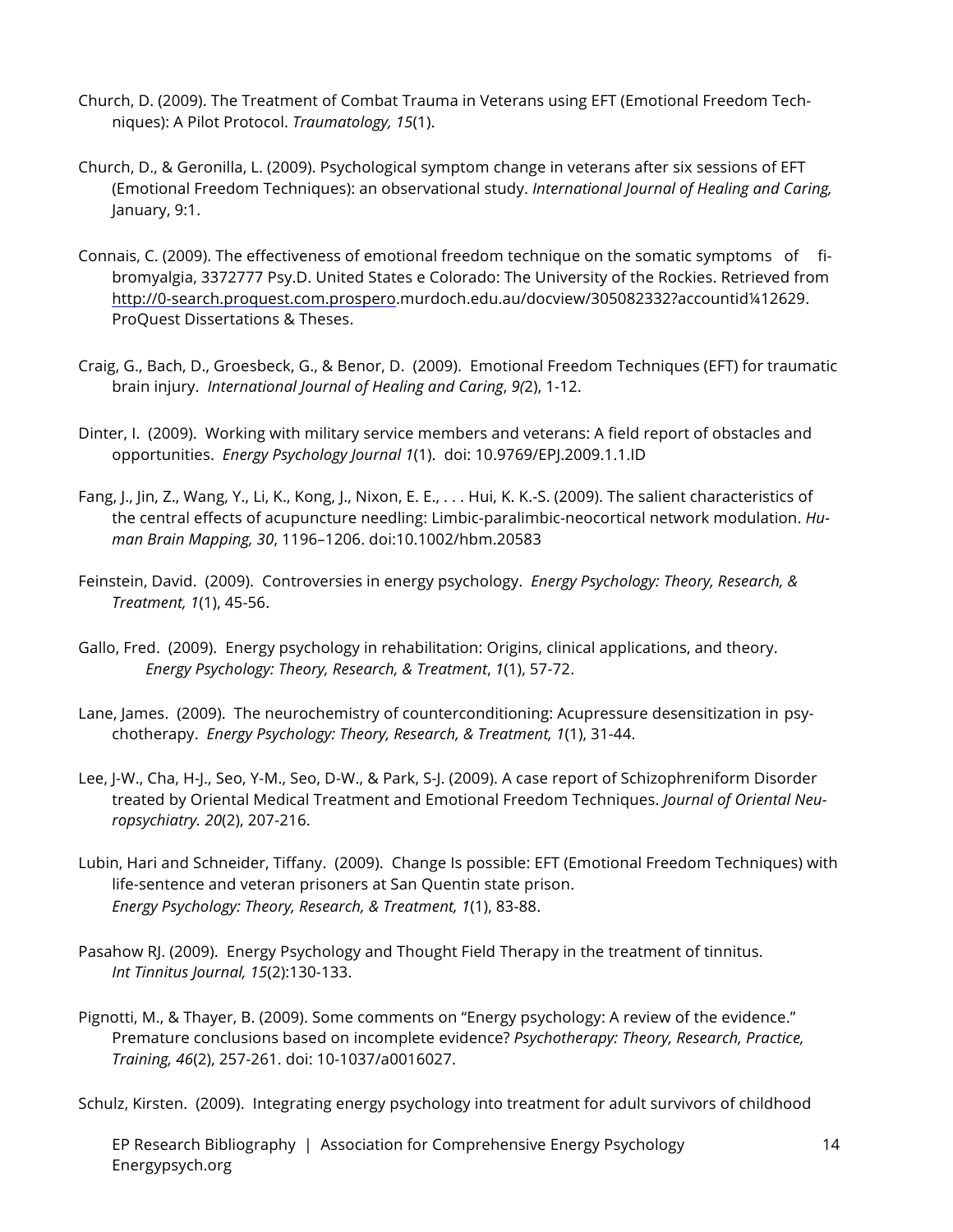sexual abuse. *Energy Psychology: Theory, Research, & Treatment*, *1*(1), 15-22.

- Sezgin, N., Ozcan, B., Church, D., (2009). The effect of two psychophysiological techniques (Progressive Muscular Relaxation and Emotional Freedom Techniques) on test anxiety in high school students: A randomized blind controlled study. *International Journal of Healing and Caring, 9*(1).
- Stone, Barbara; Leyden, Lori; Fellows, Bert. (2009). Energy psychology treatment for posttraumatic stress in genocide survivors in a Rwandan orphanage: A pilot investigation. *Energy Psychology: Theory, Research, & Treatment*, *1*(1), 73-82.
- Swack, Judith. (2009). Elimination of Post Traumatic Stress Disorder (PTSD) and other psychiatric symptoms in a disabled Vietnam veteran with Traumatic Brain Injuries (TBI) in just six sessions using Healing from the Body Level Up methodology, an energy psychology approach. *International Journal of Healing and Caring*, *9*(3).

## 2008

- Bair, C.C. (2008). The heart field effect: Synchronization of healer-subejct heart rates in energy therapy. *Adv Mind Body Med.; 23*(4):10-9. https://www.ncbi.nlm.nih.gov/pubmed/20664147
- Brattberg, G. (2008). Self-administered EFT (Emotional Freedom Techniques) in individuals with fibromyalgia: a randomized trial. *Integrative Medicine: A Clinician's Journal*, August/September 2008.
- Chun, Y-H., & Kim, B-K. (2008) A case study of Tourette's Syndrome with adjunct neurofeedback treatment. *Journal of Oriental Neuropsychiatry, 19*(3), 277-288
- Church, D. (2008a). Measuring physiological markers of emotional trauma: A randomized controlled trial of mind-body therapies. Paper presented at tenth annual ACEP (Association for Comprehensive Energy Psychology) conference, May 2008).
- Diepold, J. H., Jr., & Goldstein, D. (2008). Thought field therapy and QEEG changes in the treatment of trauma: A case study. *Traumatology, 15*, 85-93. doi:10.1177/1534765608325304
- Dinter, I. (2008). Veterans: Finding their way home with EFT. *International Journal of Healing and Caring,* September 8:3.
- Feinstein, D. (2008a). Energy psychology: a review of the preliminary evidence. *Psychotherapy: Theory, Research, Practice, Training.* 45(2), 199-213.

Feinstein, D. (2008). Energy psychology in disaster relief. *Traumatology 141:1,* 124-137.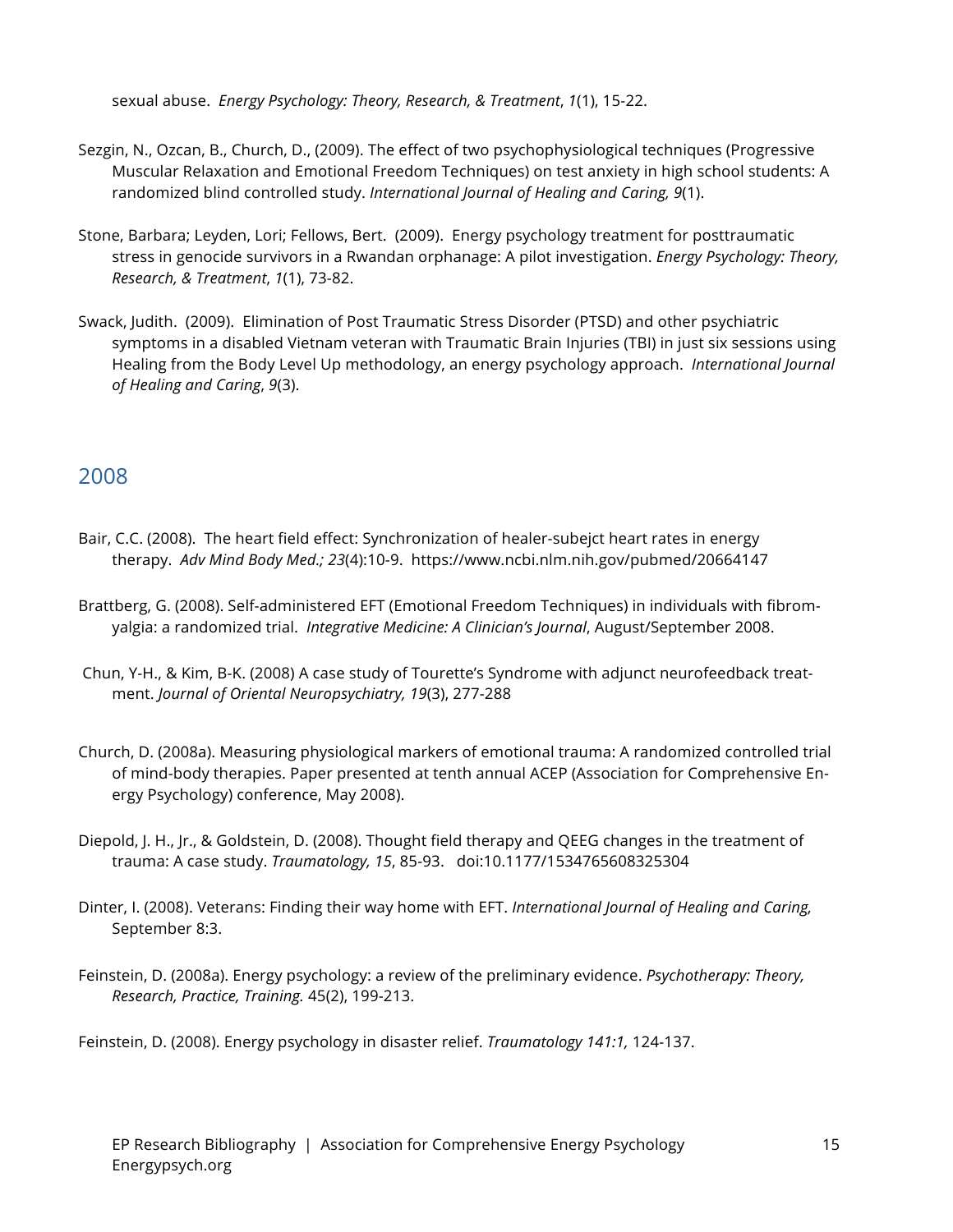- McCarty, W. A., (2008). Clinical story of a 6-year-old boy's eating phobia: An integrated approach utilizing prenatal and perinatal psychology with energy psychology's Emotional Freedom Technique (EFT) in a surrogate nonlocal application. *Journal of Prenatal & Perinatal Psychology & Health,* 21(2), 117-139.
- Nicosia, G. (2008). World Trade Center Tower 2 survivor: EP treatment of long-term PTSD. A case study. Paper presented at the Tenth International ACEP (Association for Comprehensive Energy Psychology) conference, Albuquerque.

- Elder, C., Ritenbaugh, C., et al. (2007). Randomized trial of two mind-body interventions for weight loss maintenance. *Journal of Complementary and Alternative Medicine*, 13(1), 67-78.
- Lynch, E. (2007). Emotional acupuncture. *Nursing Standard—Royal College of Nursing, 21*(50), 24-29.
- Mollon, Phil. (2007). Thought Field Therapy and its derivatives: Rapid relief of mental health problems through tapping on the body. *Primary Care and Community Psychiatry*. (2007,December), 12[3-4], 123-127.
- Seo, J-H., Kang, H-Sun., Kim, Ja-Y., Sung, W-Y., Na, Y-J., & Kim, J-W. (2007). A case report of a patient with weakness of heart and gall bladder type somatization disorder induced by stress. J*ournal of Oriental Neuropsychiatry, 18*(3), 249-260.

#### 2006

Flint, G., Lammers, W. & Mitnick, D. (2006). Emotional Freedom Techniques: A safe treatment intervention for many trauma based issues. *Journal of Aggression, Maltreatment and Trauma, 12* (1-2), 125-50. doi:10.1300/J146v12n01\_07

- Lambrou, Peter, Pratt, George, & Chevalier, Gaetan. (2005). Physiological and psychological effects of a mind/body therapy on claustrophobia. *Journal of Subtle Energies and Energy Medicine* 14(3), 239-251.
- Morikawa, A. I. H. (2005). Toward the clinical applications of Thought Field Therapy to the treatment of bulimia nervosa in Japan. Unpublished doctoral dissertation, California Coast University, Santa Ana.
- Pignotti, M. (2005). Thought Field Therapy voice technology vs. random meridian point sequences: A single-blind controlled experiment. *Scientific Review of Mental Health Practice, 4*(1), 2005, 38-47.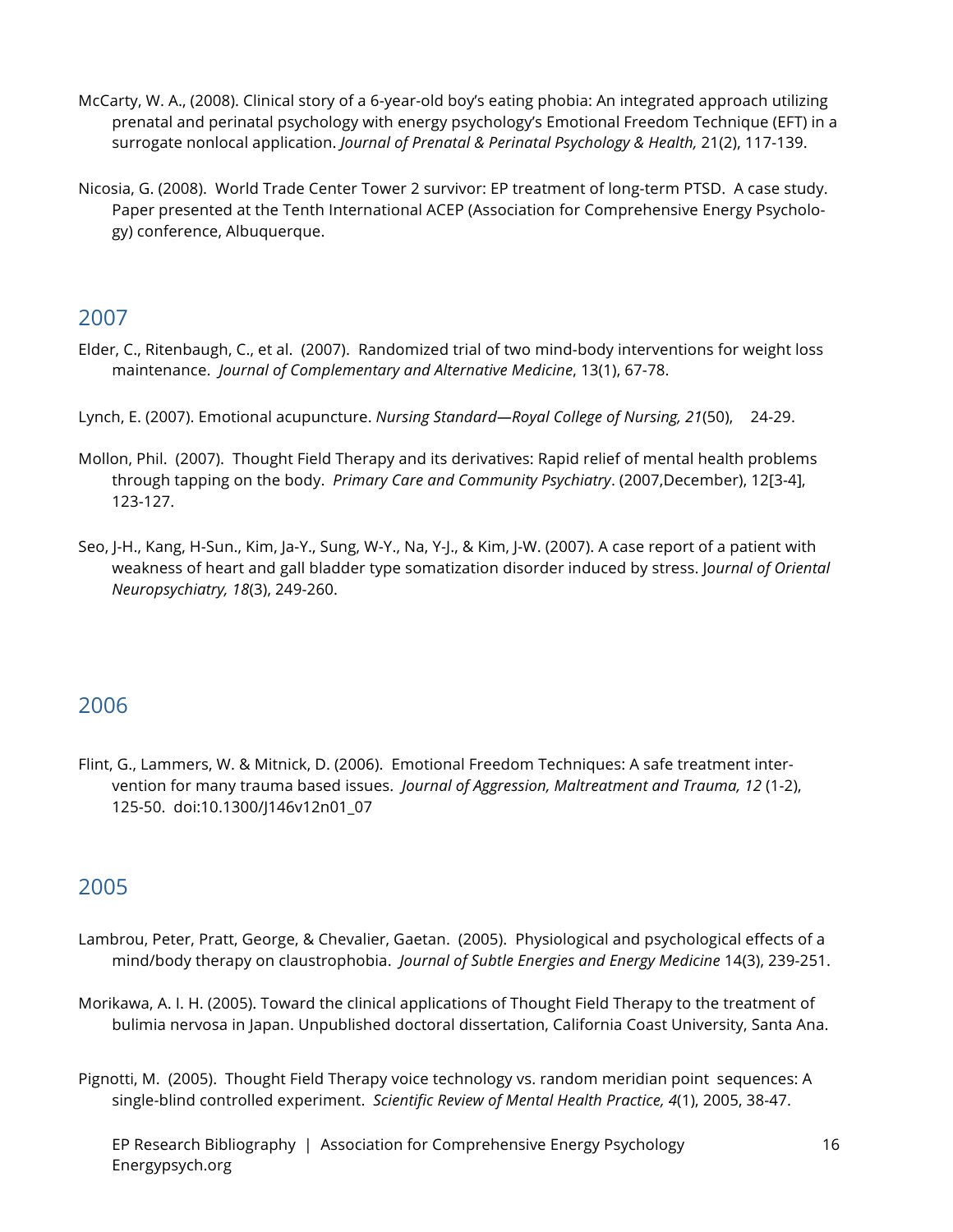- Rowe, J. (2005). The effects of EFT on long-term psychological symptoms. *Counseling and Clinical Psychology Journal*, 2(3):104.
- Ruden, R. A. (2005). A neurological basis for the observed peripheral sensory modulation of emotional responses. *Traumatology*, *11*, 145-158. doi: 10.1177/153476560501100301
- Swingle, P., Pulos, L., & Swingle, M. K. (2005). Neurophysiological indicators of EFT treatment of post traumatic stress. *Journal of Subtle Energies & Energy Medicine.* 15, 75-86.

- Andrade, Joaquin and Feinstein, David. (2004). Preliminary report of the first large-scale study of energy psychology. *Energy Psychology Interactive: Rapid Interventions for Lasting Change*. Ashland, OR: Innersource.
- Callahan, J. (2004). Using Thought Field Therapy® (TFT) to support and complement a medical treatment for cancer: A case history. *The International Journal of Healing and Caring, 4*(3).
- Schoninger, B. (2004). Efficacy of Thought Field Therapy (TFT) as a treatment modality for persons with public speaking anxiety. Dissertation Abstracts International, 65 (10), 5455. (UMI No. AAT 3149748)

### 2003

- Bray, R.L. (2003). Working through traumatic stress without the overwhelming responses. *Journal of Aggression, Maltreatment and Trauma,* 12, 103-124.
- Waite, L.W. & Holder, M.D. (2003). Assessment of the Emotional Freedom technique: An alternative treatment for fear. *The Scientific Review of Mental Health Practice,* 2 (1) 20-26.
- Wells, S., Polglase, K., Andrews, H. B., Carrington, P. & Baker, A. H. (2003). Evaluation of a meridian-based intervention, emotional freedom techniques (EFT), for reducing specific phobias of small animals. *Journal of Clinical Psychology,* 59:9, 943-966.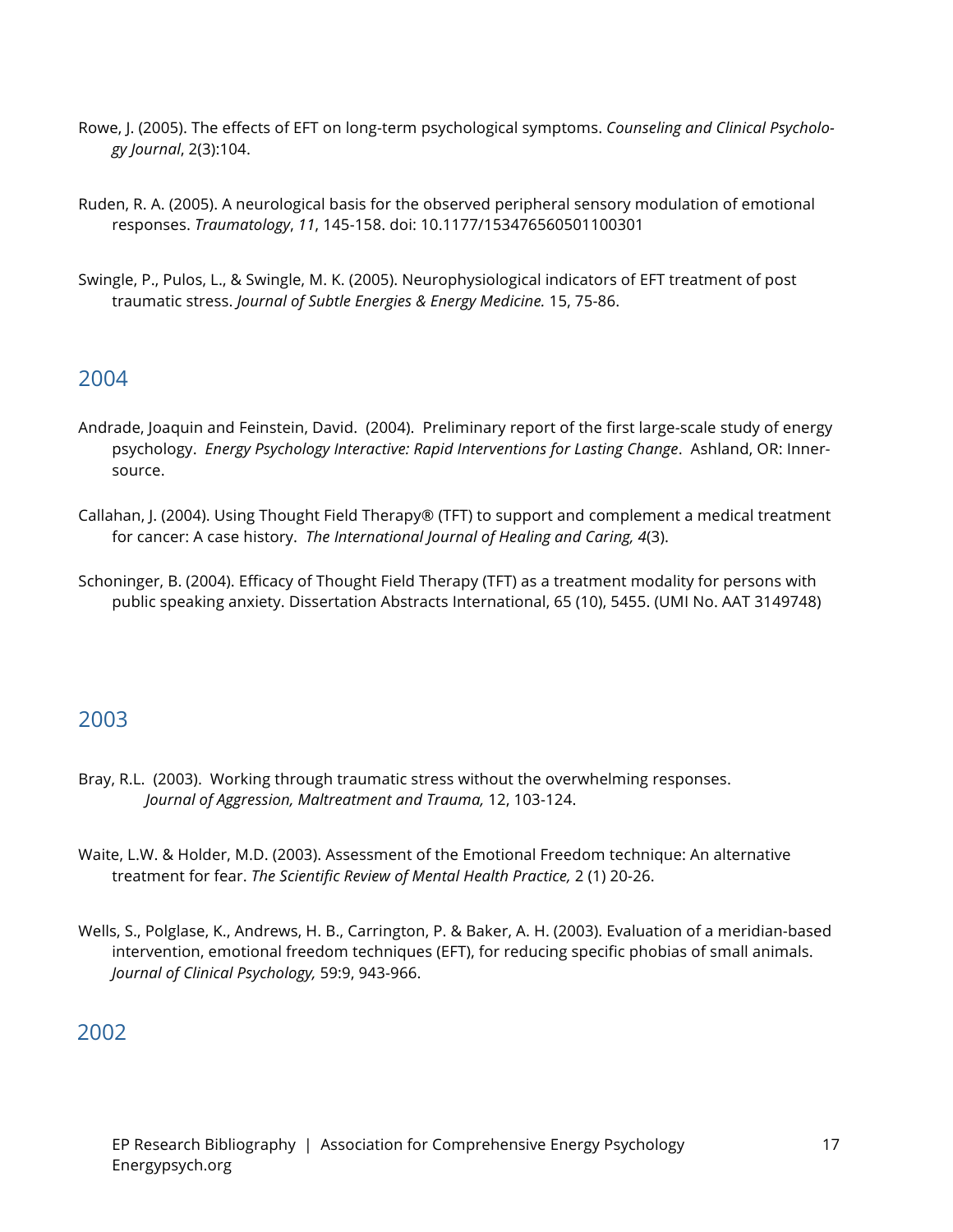- Darby, D. W. (2002). The efficacy of Thought Field Therapy as a treatment modality for individuals diagnosed with blood-injection-injury phobia. *Dissertation Abstracts International, 64* (03), 1485B. (UMI No. 3085152)
- Folkes, C. (2002). Thought field therapy and trauma recovery. *International Journal of Emergency Mental Health, 4*, 99-103.
- Green, M.M. (2002). Six trauma imprints treated with combination intervention: Critical Incident Stress Debriefing and Thought Field Therapy (TFT) or Emotional Freedom Techniques (EFT). *Traumatology,* 8(1), 18.
- Kober A., Scheck, T., Greher, M., Lieba, F., Fleischhackl, R., Fleischhackl, S., et al., (2002). Pre-hospital analgesia with acupressure in victims of minor trauma: A prospective, randomized, double-blinded trial. *Anesthesia & Analgesia*, *95* (3), 723-727.
- Rubik B. (2002). The biofield hypothesis: Its biophysical basis and role in medicine. *Journal of Alternative and Complementary Medicine, 8(6):* 703-717. doi:10.1089/10755530260511711.
- Yancey, V. (2002). The use of Thought Field Therapy in educational settings. Dissertation Abstracts International, 63 (07), 2470A. (UMI No. 3059661)

- Callahan, R. (2001a). Raising and lowering HRV: Some clinical findings of Thought Field Therapy. *Journal of Clinical Psychology*, 57(10), 1175-86.
- Callahan, R. (2001c). The impact of Thought Field Therapy on heart rate variability. *Journal of Clinical Psychology*, 57(10), 1153-1170.
- Johnson, C., Shala, M., Sejdijaj, X., Odell, R., & Dabishevci, D. (2001). Thought Field Therapy: Soothing the bad moments of Kosovo. Journal of Clinical Psychology, 57(10).
- Pignotti, M., & Steinberg, M. (2001). Heart rate variability as an outcome measure for Thought Field Therapy in clinical practice. *Journal of Clinical Psychology*, 57(10), 1193-1206.
- Sakai, C., Paperny, D., Matthews, et al. (2001). Thought Field Therapy clinical applications: utilization in an HMO in behavioral medicine and behavioral health services. *Journal of Clinical Psychology,* 57(10), 1229-35.